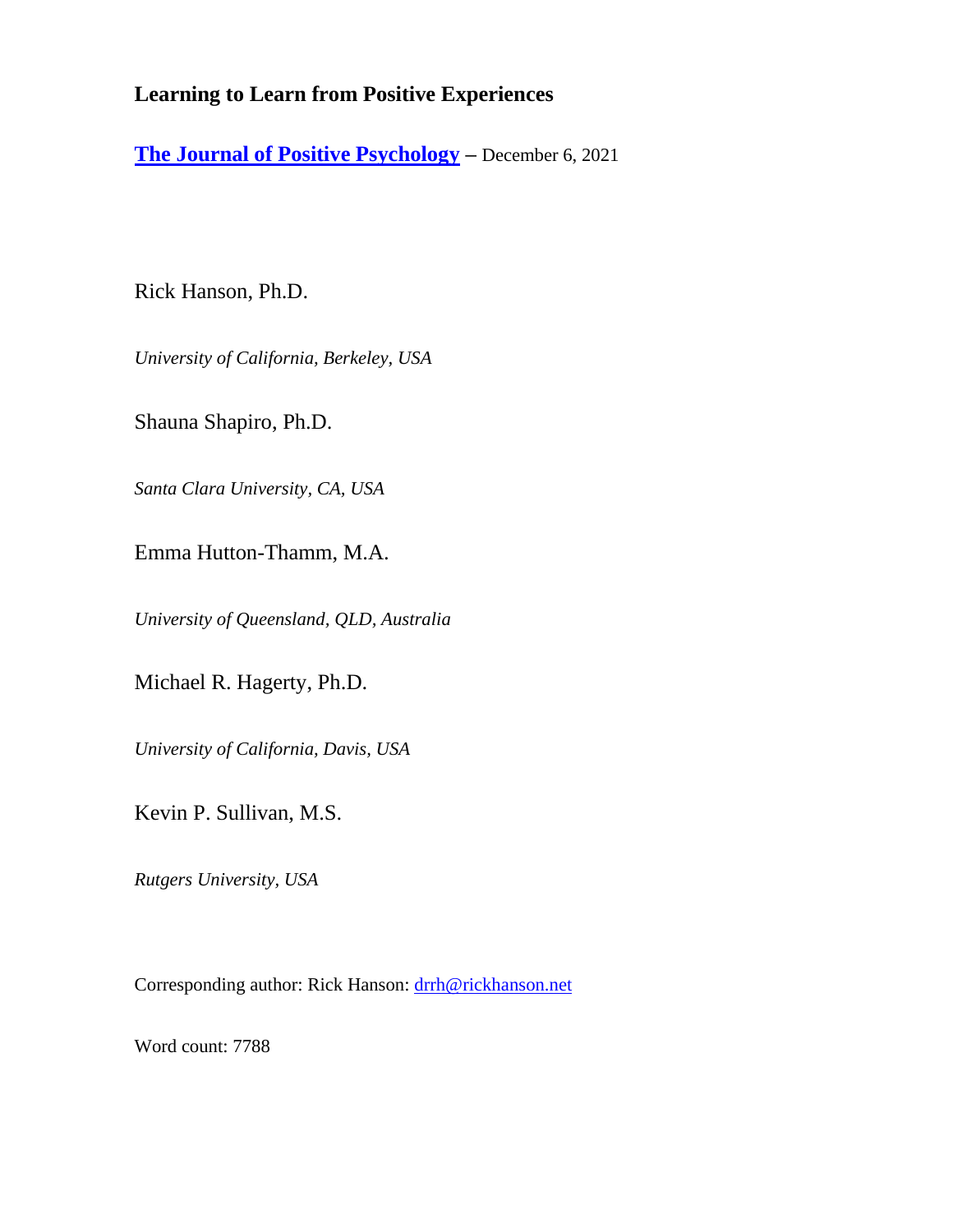# **Learning to Learn from Positive Experiences**

# **Abstract**

People draw on psychological resources such as gratitude to cope with adversity and maintain well-being. These resources must largely be acquired, and studies have identified environmental and behavioral factors of this learning. Yet little research has investigated how people can be active agents in this process by how they engage their experiences of psychological resources. Consequently, the HEAL framework was developed to organize numerous 'mental engagement factors,' and the Taking in the Good Course (TGC) was created to explore their use. In a multiple arm, pre-post intervention study, TGC participants reported significant increases in composite measures of Cognitive Resources, Positive Emotions, and Total Happiness, and decreases in a composite measure of Negative Emotions; these results persisted two months after the course ended. These findings suggest that people can learn how to heighten the internalization of beneficial experiences, with implications for improving responses to treatment and the development of psychological resources.

Keywords: social-emotional learning, neuroplasticity, emotional intelligence, mindfulness, positive emotions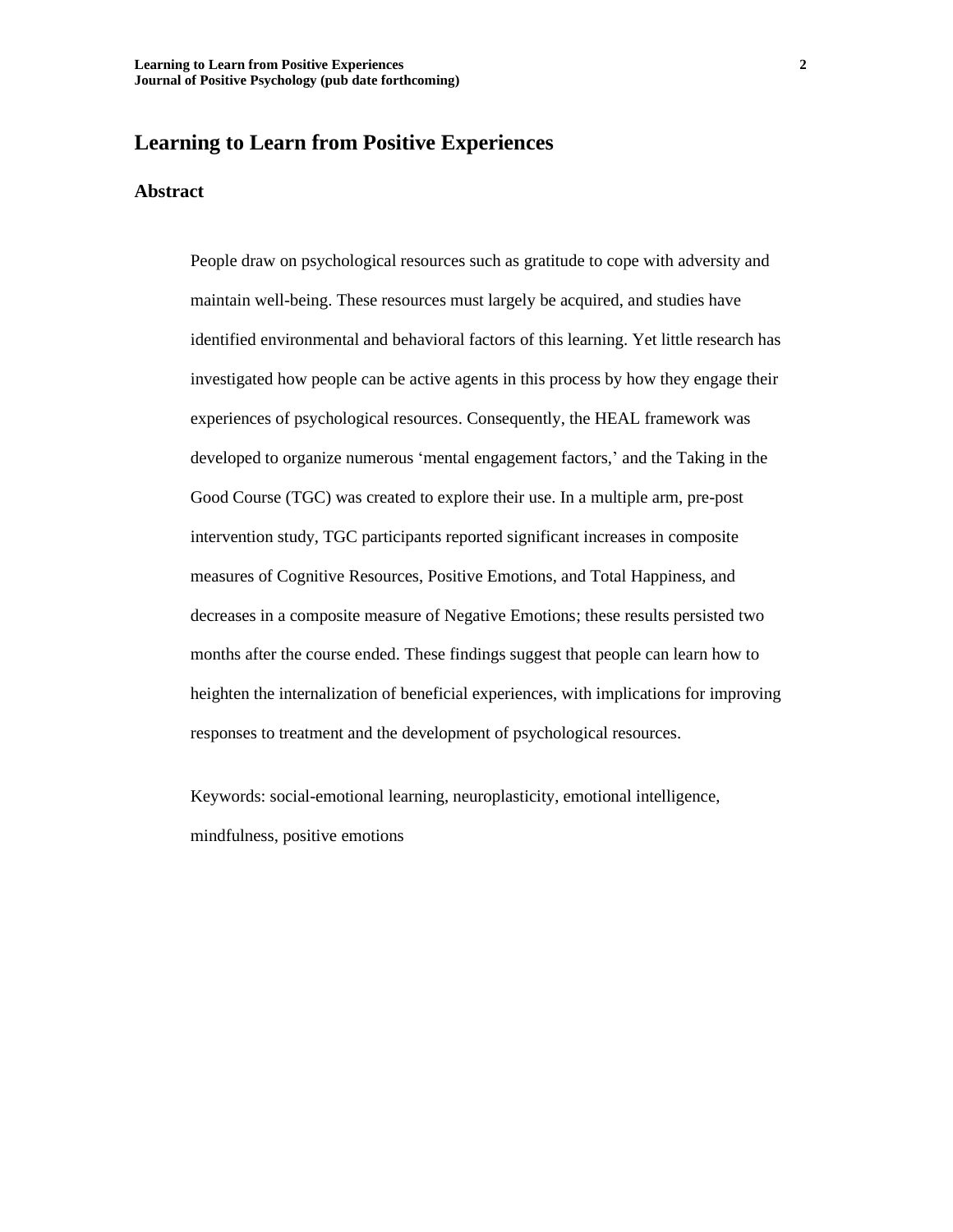# **Psychological resources**

Durable psychological resources such as trait mindfulness help us to cope and thrive (Fogarty et al., 2013; Shapiro et al., 2011). They have been described in various ways, such as character strengths (Park et al., 2004), virtues (Dahlsgaard et al., 2005), psychological capital (Luthans & Youssef-Morgan, 2017), and positive psychological traits (Martin et al., 2015). Examples include interpersonal skills, impulse control, positive mood, new perspectives gained through psychotherapy or coaching, grit, gratitude, and a deeper commitment to sobriety for someone in recovery.

To a large extent, our inner resources are acquired rather than innate (Roberts et al., 2006; Skinner & Zimmer-Gembeck, 2007). This acquisition is a two-stage process of socialemotional learning, broadly speaking, in which the neural correlates of experiences are encoded into lasting changes in the brain (Josselyn et al., 2015); for simplicity, we term the first stage 'activation' and the second stage 'internalization.' People develop greater trait compassion, for example, by having experiences of compassion and related factors (e.g., empathy for suffering) that lead to enduring alterations in neural structure and function. There is considerable individual variation in the development of psychological resources from the experiences people have in both formal interventions and everyday life. What could promote their development?

### **Factors of social-emotional learning**

Physiological (Zalta et al., 2013), environmental (O'Brien, 2009), and behavioral (Kerner & Fitzpatrick, 2007) factors can heighten social-emotional learning, including in clinical settings. Additionally, mental factors have been identified that are broad personality,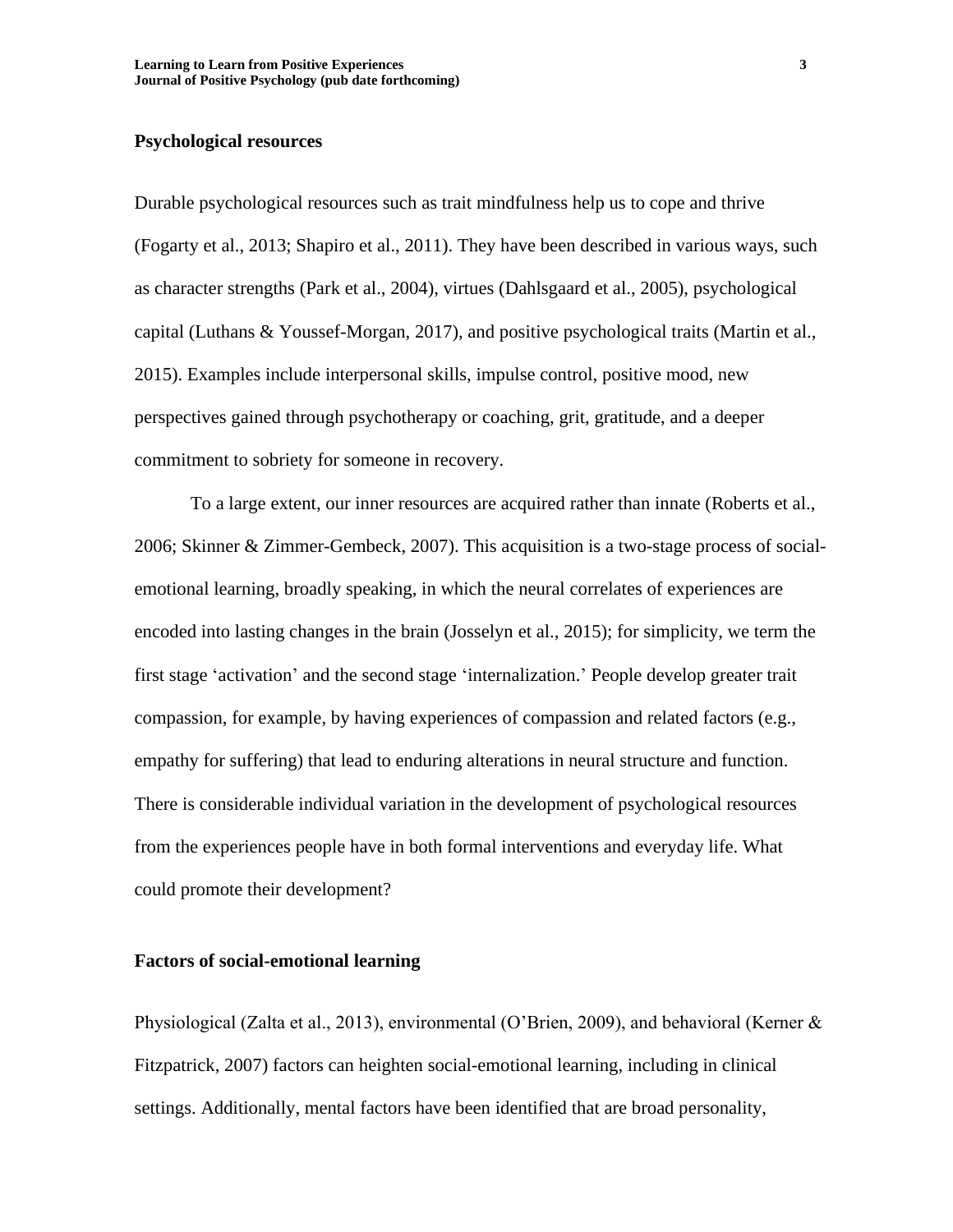temperamental, or motivational attributes which typically operate in the background of awareness. These 'global' factors include a growth mindset (Dweck, 2006), vantage sensitivity (Pluess & Belsky, 2013), the metatrait of plasticity (Hirsh et al., 2009), and mindfulness (Langer, 2016). Besides such global factors, what could be called 'mental engagement factors' may also be useful. These factors can be applied deliberately to regulate experiences directly in order to support the second, internalization phase of learning and thus heighten the acquisition of psychological resources. Examples include extending the duration of an experience, focusing on its rewarding qualities (Wise, 2004), and appreciating its personal relevance (Cunningham, et al., 2010).

# **Mental engagement factors**

Mental engagement factors could have particular benefits. First, they can be mobilized rapidly through deliberate effort, unlike global factors that are more stable and less subject to volitional control in the moment. Second, engagement factors have direct regulatory involvement with experiences (e.g., Quoidbach et al., 2015), thereby potentially increasing a person's influence over them and thus what is gained from them. Third, learning depends mainly on neural activity during an experience (Craik & Lockhart, 1972; Takeuchi et al., 2014), and engagement factors influence specific processes of encoding and consolidation while experiences are occurring. Fourth, using engagement factors could increase an individual's sense of being an active agent in the acquisition of psychological resources, which might increase motivation and feeling of 'ownership' of the results. Last, engagement factors can be applied in relatively brief experiential episodes such as over the course of a single breath. Consequently, people could use them to heighten the internalization of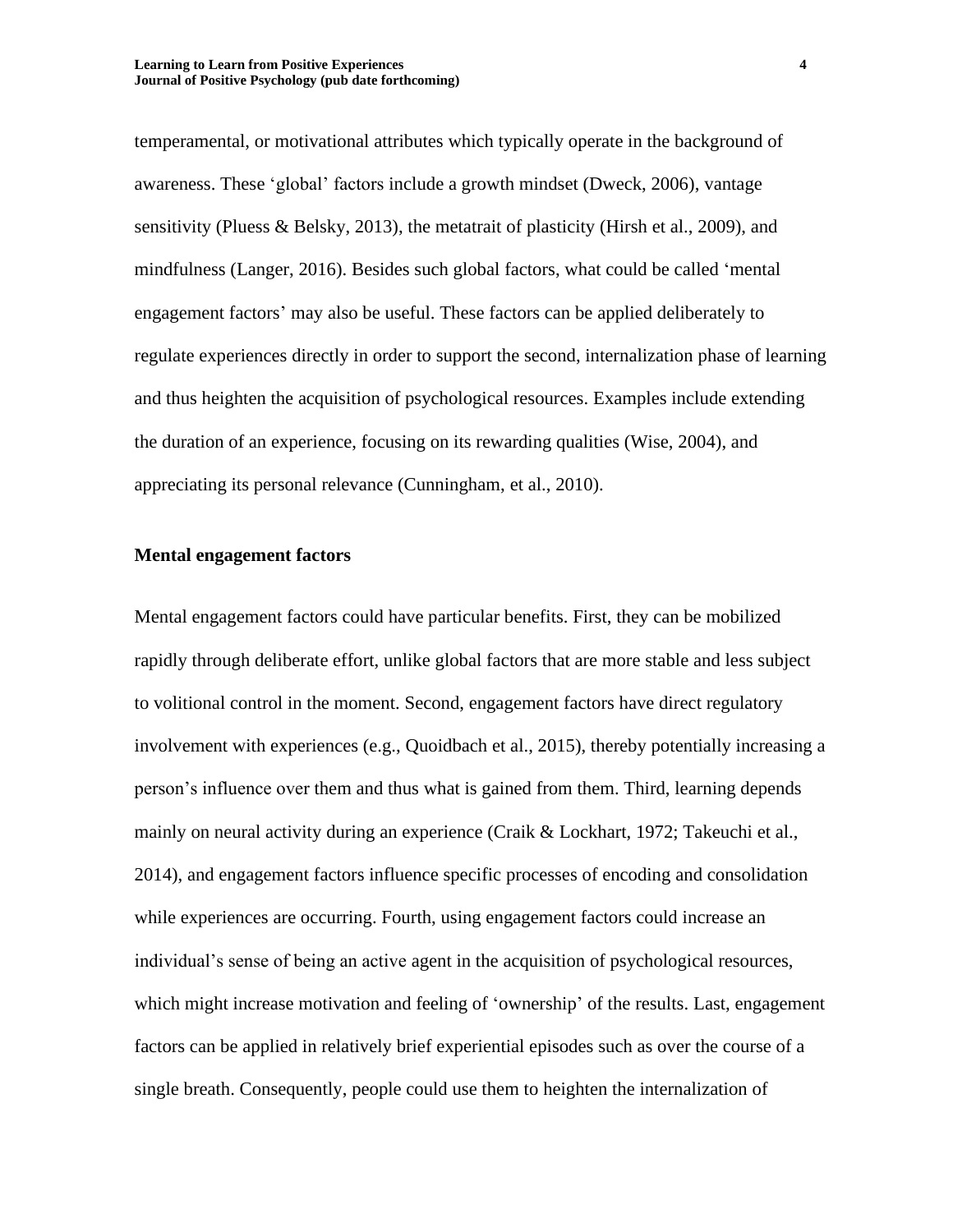specific beneficial experiences many times a day.

In academic settings, engagement factors have been used to improve educational outcomes (e.g., deepening semantic processing; Craik, 2002), and they have been taught explicitly so that students will 'learn [how] to learn' (Okros, 2020; Smith, 1990). But despite their potential benefits, little scholarly attention has been paid to the use of engagement factors in the development of social-emotional resources such as resilience or self-worth. Nor can we find any systematic efforts to instruct people in these skills in clinical settings, or more broadly in programs or trainings aimed at personal development and human potential.

For example, studies have shown the value of identifying and using psychological resources such as character strengths (e.g., Peterson & Seligman, 2004), but this does not address how to *develop* them in the first place. There have also been efforts to foster – to 'activate' – various beneficial experiences such as positive emotions (e.g., Fredrickson, 2013). One experience could lead to another (sometimes in the form of experience  $\rightarrow$ action/event  $\rightarrow$  experience) in 'upward spirals' (Garland et al., 2010). Still, as valuable as they may be at the time, experiences – states of mind – are transient as well as dependent upon situational factors. Traits are more stable and reliable than states (Matthews et al., 2003). In particular, when external supports fall away and familiar activities are less available – whether due to personal challenges or to societal issues such as a pandemic – we are left internally with whatever psychological resources we have already acquired.

Further, during this acquisition, experiences alone do not produce durable inner resources. There must also be the crucial second stage of learning in which lasting changes occur in the nervous system. This learning may occur 'incidentally' (e.g., as described in the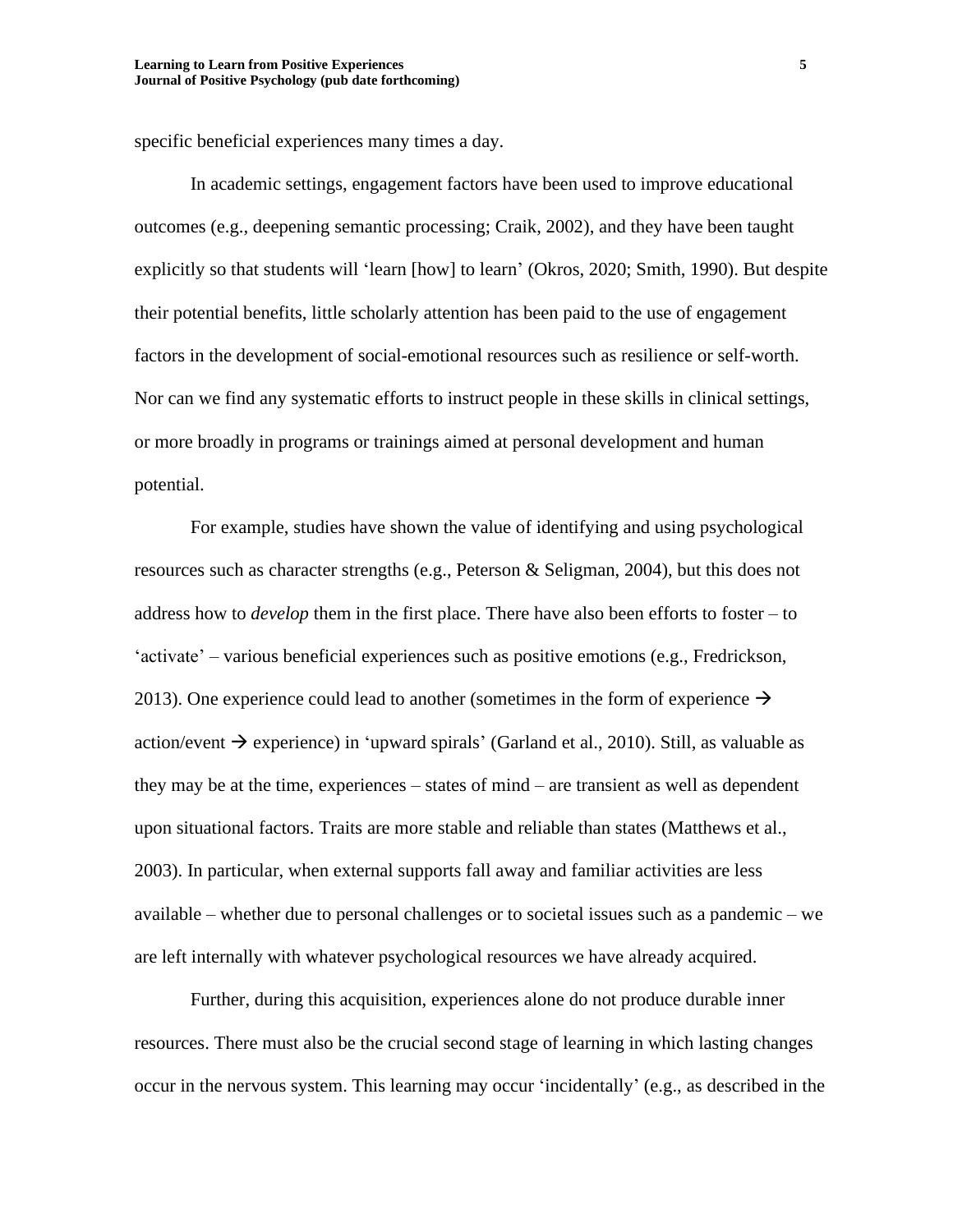broaden-and-build theory of positive emotions; Fredrickson, 2004). For example, savoring (Bryant & Veroff, 2017) can deepen the enjoyment of experiences as they are occurring, which might promote incidental learning from them; nonetheless, the function of savoring is generally not described as a means to the end of deliberately developing specific psychological resources. Overall, the rate of incidental learning from positive experiences is likely low. Otherwise, one would expect to see a more steeply upward trend in individual well-being over the lifespan than is widely evident, given the fact that most people report mainly neutral to positive experiences throughout the day (Carstensen et al., 2000).

How might we be *active* agents inside our own minds in the building of durable inner resources?

# **The HEAL framework**

Individual engagement factors may be present in various psychotherapies, psychosocial programs, and personal growth trainings. But to our knowledge they have not been gathered together in a single framework and used systematically. To explore this opportunity, the first author developed the HEAL framework (Hanson, 2013), with these four steps:

#### *Activation*

1. Have a beneficial experience.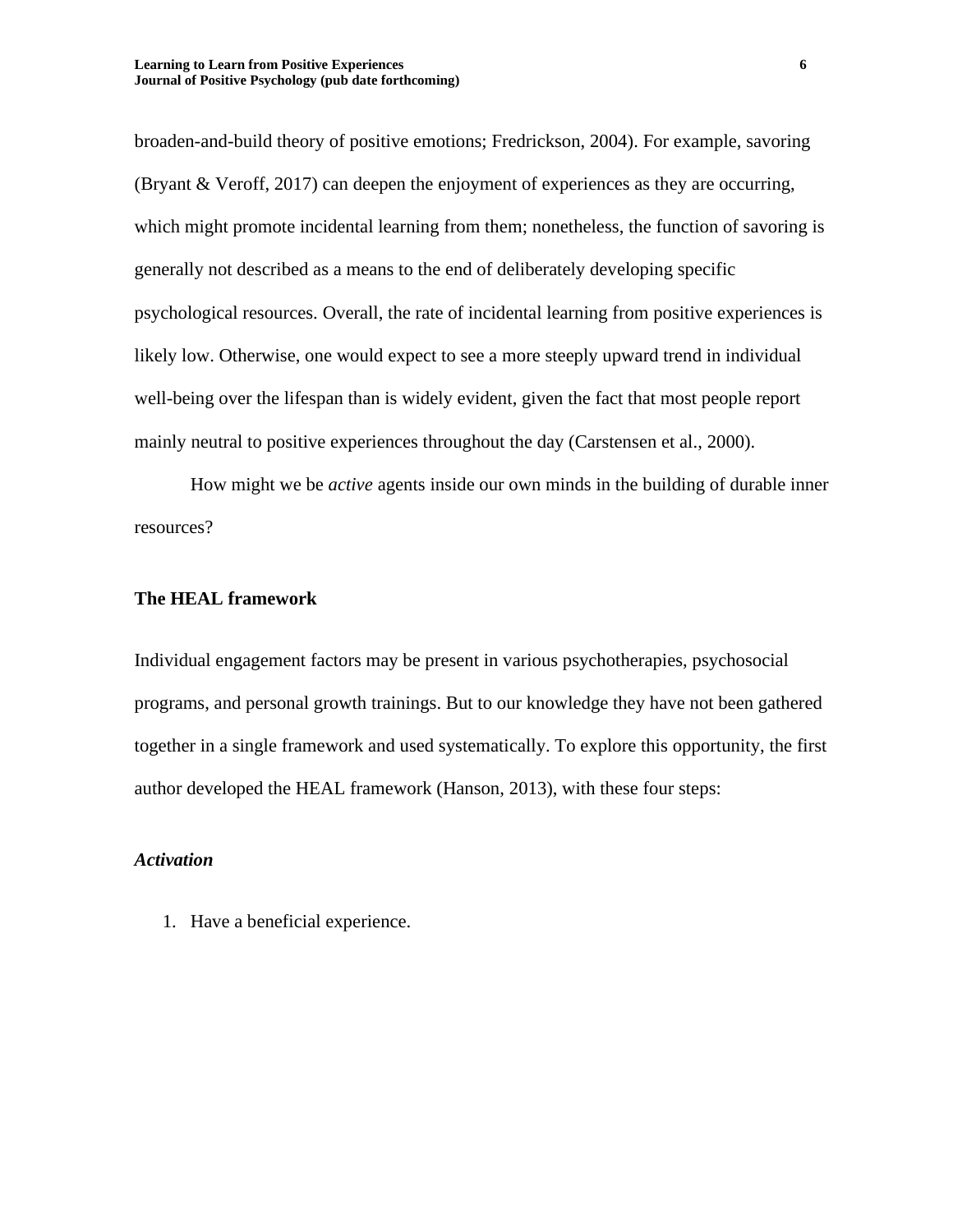#### *Internalization*

- 2. Enrich it. $<sup>1</sup>$ </sup>
- 3. Absorb it.
- 4. Link positive and negative material. (optional)

This framework is the basis of the Taking in the Good Course investigated in this study and in other research (Jacob & DeGuzman, 2016). A summary of each step follows, with an emphasis on the internalization phase of learning.

*Have a beneficial experience*. Beneficial – i.e., enjoyable and/or useful – experiences can occur in two ways: by already having them or by deliberately creating them, such as by calling up a feeling of compassion (Hofmann et al., 2011).

*Enrich it*. This involves deliberately prolonging, intensifying, and exploring an experience, which presumably affects activity in its neural correlates. Five kinds of mental factors can be used, singly or in combination, to enrich an experience and potentially strengthen its effects on the nervous system:

• Duration – People can deliberately extend the duration of their experiences, including emotionally or somatically rich ones (Waugh et al., 2014). Maintaining attention to stimuli tends to deepen associative learning (Zhu et al., 2018), and sustaining attention to positive stimuli increases the beneficial effects of these stimuli

<sup>&</sup>lt;sup>1</sup> After the HEAL framework was developed, it was found that Fergus Craik (2002) had previously used the term 'enriching' for the elaboration of meaning during encoding.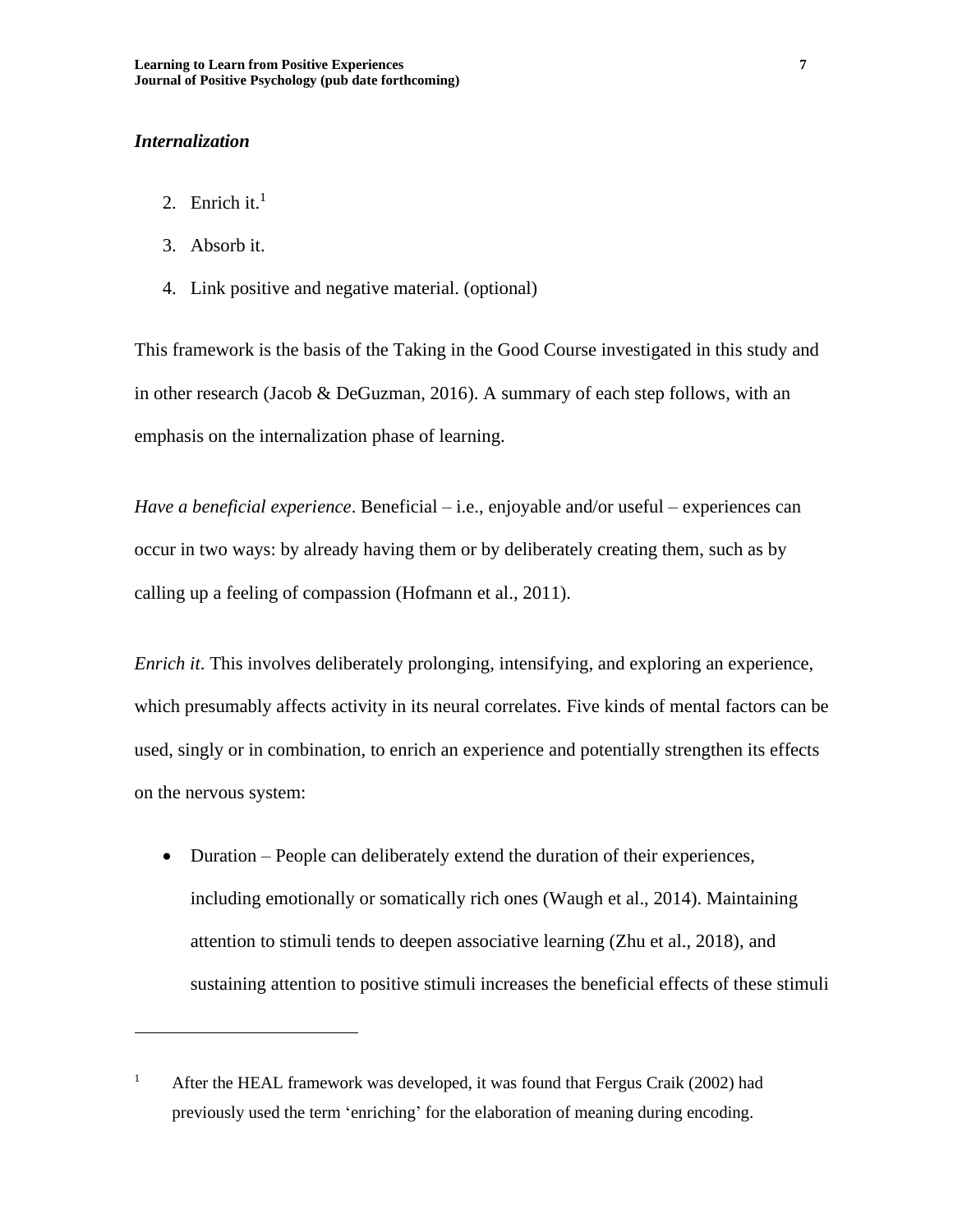(Pluess & Belsky, 2013). As material is held longer in working memory, its transfer into long-term memory increases (Ranganath et al., 2005).

- Intensity We can intensify our experiences through multiple means, including upregulating emotions (Quoidbach et al., 2015) or imagining that stimuli are physically closer (Kim & Hamann, 2007). As experiences intensify and arousal increases, norepinephrine and cortisol activity in the brain increases as well (McGaugh  $\&$ Roozendaal, 2009; Sara, 2009). Norepinephrine fosters sustained representation of an experience in working memory (Arnsten & Li, 2005) while also promoting synaptic plasticity in general (Harley, 2007). The amygdala and hippocampus play a major role in learning (Hamann, et al., 1999; Murty, et al., 2010), and both of them have receptors for norepinephrine and cortisol. Increased activity at these receptor sites related to physically- or emotionally-based arousal heightens the formation of explicit and implicit memory (Cahill & McGaugh, 1996). As the intensity of an experience increases, including with positive valence, amygdala activation tends to increase as well (Bonnet et al., 2015), which improves memory formation mediated by both the hippocampus (LaBar & Phelps, 1998) and the caudate nucleus (Cahill  $\&$ McGaugh, 1996).
- Multi-modality This term refers to focusing on multiple aspects of an experience, which can be categorized broadly as thoughts, perceptions, emotions, desires, and actions:
	- o *Thoughts*. Reflecting on the meaning of an experience engages deeper 'levels of processing' (Craik, 2002), and as this increases, learning and memory tend to increase as well (Ekuni et al., 2011).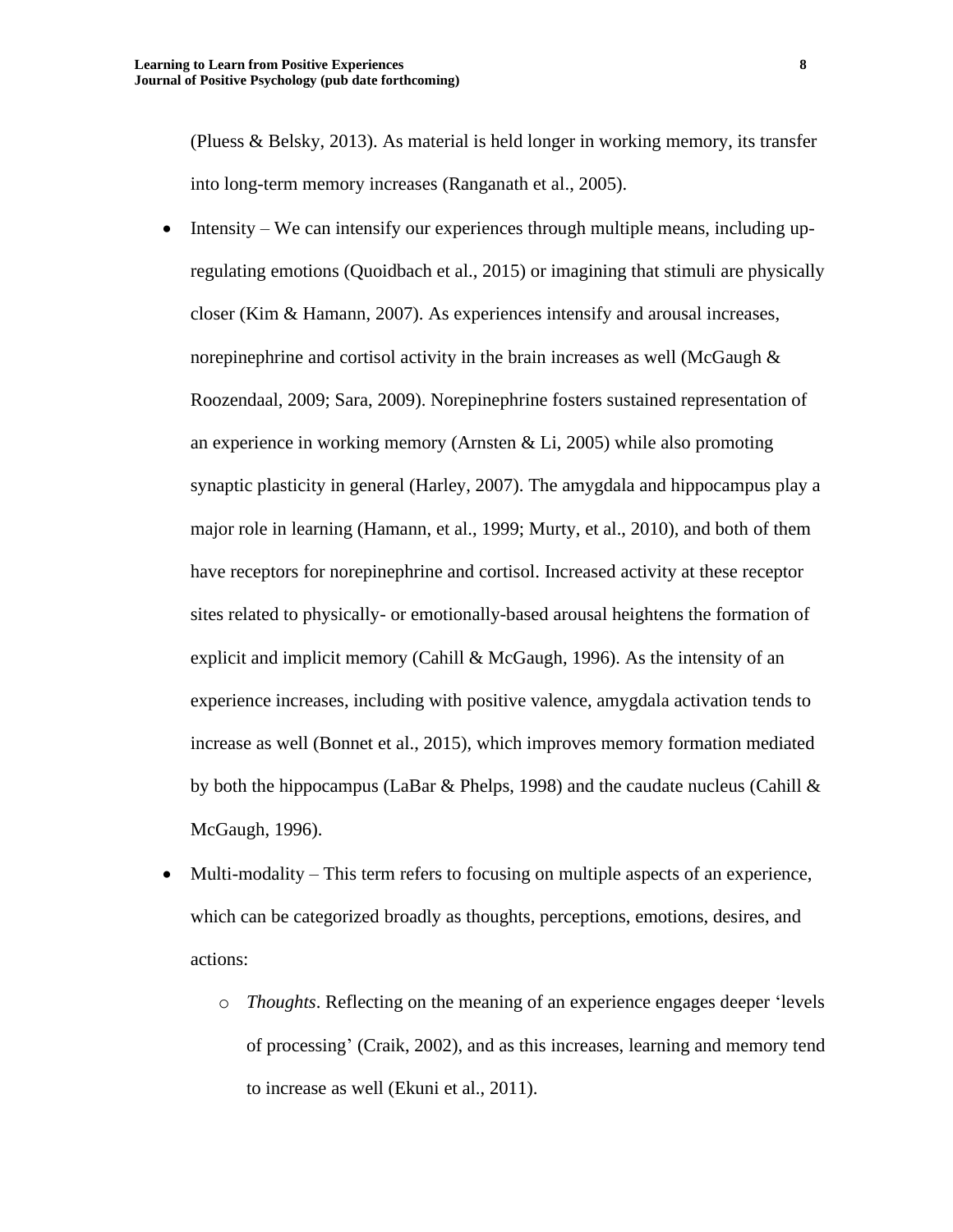- o *Perceptions*. For example, focusing attention on internal sensations such as breathing and heartrate might stimulate the vagus nerve complex (Porges, 2011), and vagal stimulation has been shown to increase certain kinds of learning (Cahill & McGaugh, 1996).
- o *Emotions*. Emotionally rich experiences have heightened encoding (Lee et al., 2015) and more durable consolidation (Talmi, 2013).
- o *Desires*. As the sense of motivationally relevant aspects of an experience increases, amygdala activity tends to increase as well (Olney, et al., 2018), which is associated with increased learning from experiences.
- o *Actions*. Particular postures, facial expressions, gestures, or movements can underlie experiences of psychological resources, e.g., putting a hand on one's heart during a meditation on compassion. Focusing on these actions might strengthen the embodied sense of such resources.
- Novelty We can look for new aspects of a familiar experience such as feeling appreciated, and as the perceived novelty of an experience increases, so does hippocampal activation (van Elzakker et al., 2008). This signals the ventral tegmental area to release dopamine in the hippocampus, promoting synaptic consolidation and memory formation (Lisman & Grace, 2005). Additionally, novel experiences are associated with heightened hippocampal 'replay' activity and cortical consolidation during sleep (Buhry et al., 2011).
- Salience We can also deliberately find what is meaningful or important in an experience. Experiences that seem personally relevant tend to have the greatest impact on associative learning (Zhu et al., 2018) and memory consolidation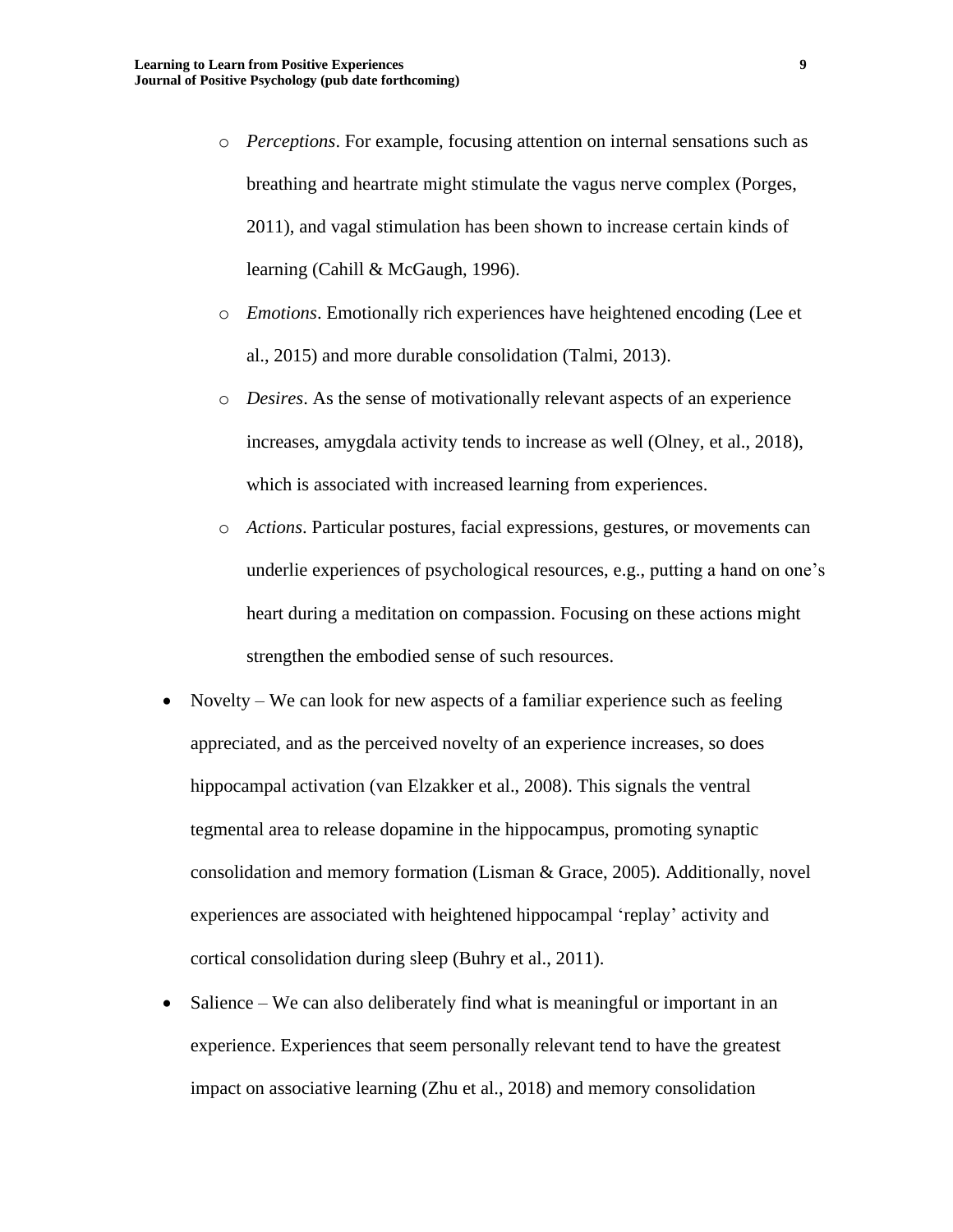(McGaugh, 2013). Amygdala activation increases as perceived salience increases (Cunningham et al., 2010), which promotes hippocampus-based memory formation.

*Absorb it*. To put it metaphorically, enriching is like increasing the amount and concentration of a liquid poured onto a sponge while absorbing is like increasing the receptivity of the sponge itself. Mentally, this step involves intending and sensing that an experience is being taken into oneself and highlighting what is rewarding about it. Neurally, this may prime and sensitize the brain for heightened encoding and consolidation:

- Intending We tend to remember what we want to remember (Oyarzún, et al., 2016). In particular, the amygdala reacts to stimuli in terms of the motivations of the individual (Cunningham & Brosch, 2012), so intending to internalize an experience may increase amygdala activity related to it, and thus the neural registration of the experience.
- Sensing Attention turned inward to one's emotional or somatic state engages the insula and anterior cingulate cortex, and this 'interoceptive self-orienting' heightens memory formation (Pais-Vieira et al., 2016).
- Highlighting rewards As the feeling of reward associated with an experience grows, learning from the experience tends to rise as well (Madan, 2013). Norepinephrine activity increases with reward (Sara & Segal, 1991), which promotes synaptic formation. Dopamine activity also increases with reward (McDonald  $\&$ Hong, 2013), which in the hippocampus increases protein synthesis and memory formation (Takeuchi et al., 2013).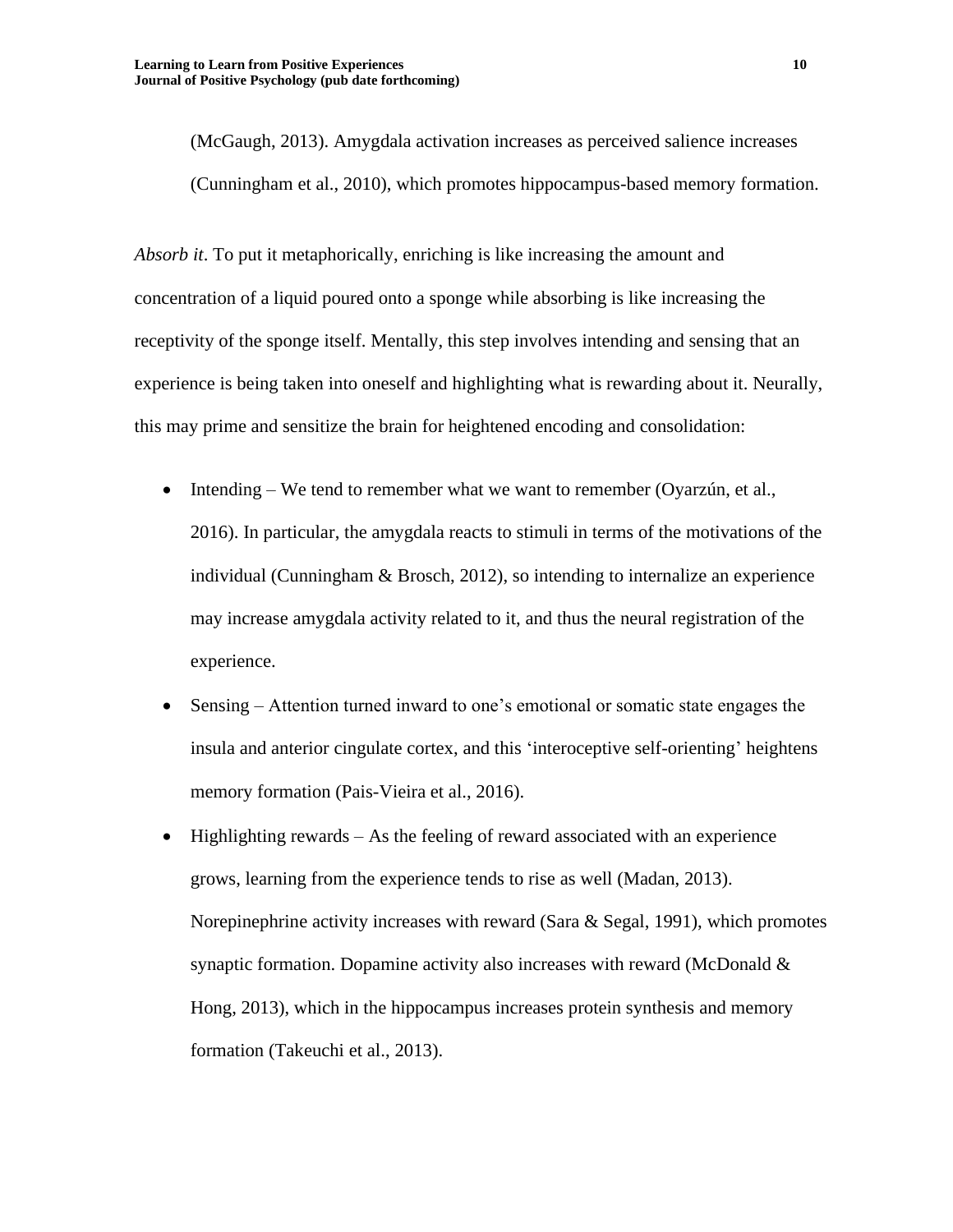*Link positive and negative material*. This step involves focusing on something enjoyable or useful in the foreground of awareness along with related painful or harmful psychological material (e.g., emotions, sensations) in the background. (The Link step is optional because the first three steps alone may help increase the acquisition of trait resources; also, any attention to negative material could be too challenging for someone.) Linking may be beneficial both by associating positive to negative (e.g., relaxation easing anxiety) and by disrupting the reconsolidation of negative material in neural networks (Ecker, 2015).

### **The current study**

To teach people how to use the engagement factors in the HEAL framework, the first author developed the 18-hour Taking in the Good Course, taught in six 3-hour classes, with written handouts for participants. Detailed scripts were used for each class, and these and the handouts are available for review at <https://www.rickhanson.net/taking-in-the-good-course-2/>. Participants were encouraged to apply the HEAL methods to enjoyable or useful experiences in everyday life, typically for relatively brief periods of time (e.g., for a breath or two), and to approach these experiences with an attitude of receptive appreciation without trying to hold on to them.

A multiple arm, pre-post intervention study design was used to investigate the systematic training of mental engagement factors through the Taking in the Good Course. Our hypotheses were that participants would develop greater psychological resources in at least two key areas: (1) positive emotions due to repeatedly sustaining a focus on emotionally positive experiences, and (2) mindfulness, since the HEAL steps involve repeated applications of attentional control.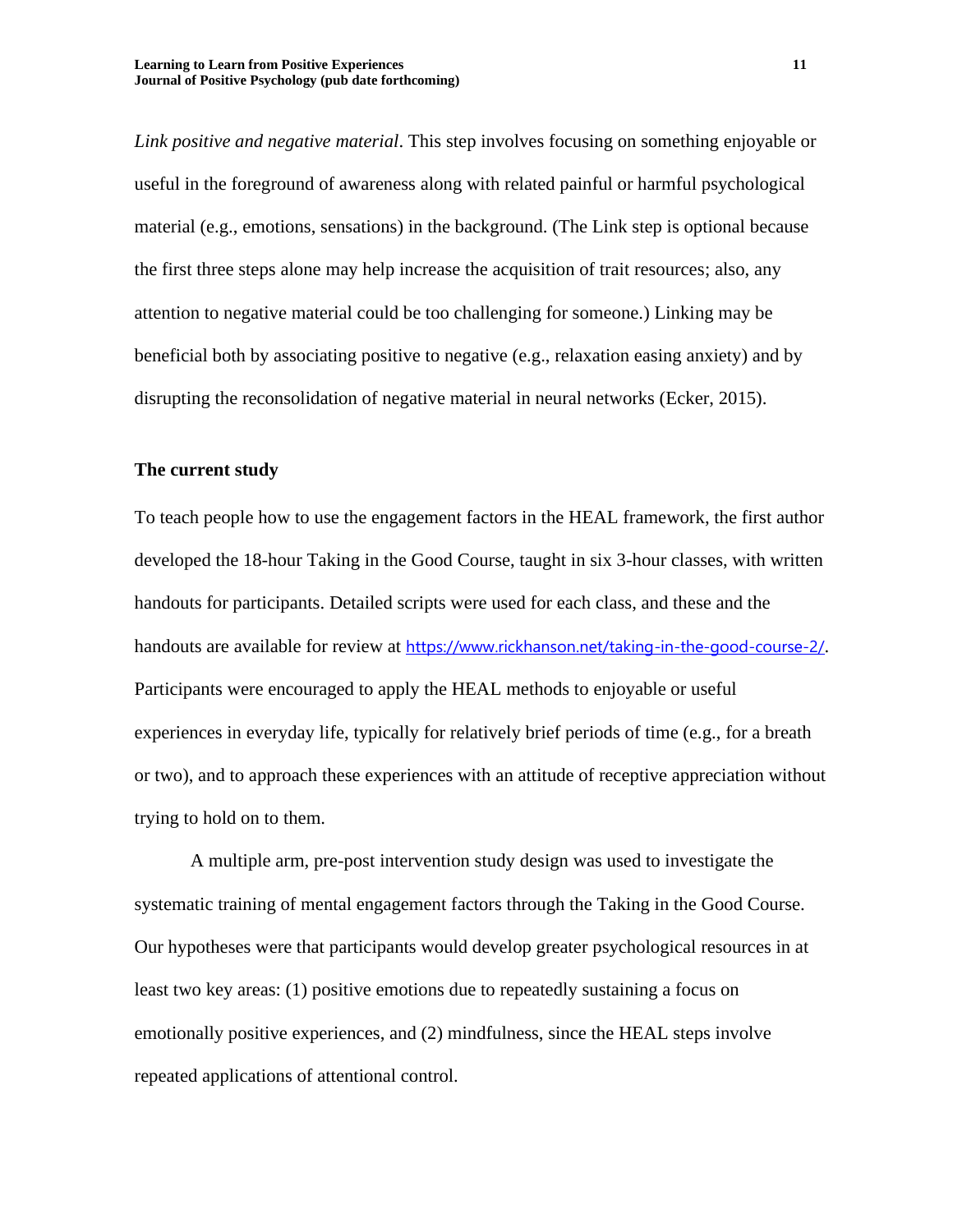# **Method**

#### *Participants*

Forty-six people were recruited from the greater San Francisco Bay Area through community advertisements that briefly described the course and its teacher, the first author. Their mean age was  $55.2$  (SD = 11.0), 84.7% were female, and mean years of education was 17.2 (SD = 2.2). Regarding ethnicity, 82.6% identified as white/Caucasion, 2.2% as Asian, 6.5% as Hispanic, and 8.7% as other.

# *Procedure*

The UC Berkeley committee for the protection of human subjects approved this study. All participants provided informed consent, and they were randomly assigned to the initial Taking in the Good Course (TGC) group or to a waitlist group that took the course later. All participants completed a battery of self-report measures (described below) before the initial group began the TGC ('baseline'). Two people in the initial group and three people in the waitlist group dropped out before the course began. From the initial group, 21 participants provided batteries after TGC ended ('post-course') and 20 did so again two months later ('two-month'); from the waitlist group, 12 participants provided batteries post-course and 10 at two-month follow-up. There were no significant differences in the demographics of the initial and waitlist groups.

# *Measures*

In this exploratory study, we assessed participants with a broad battery of 21 commonly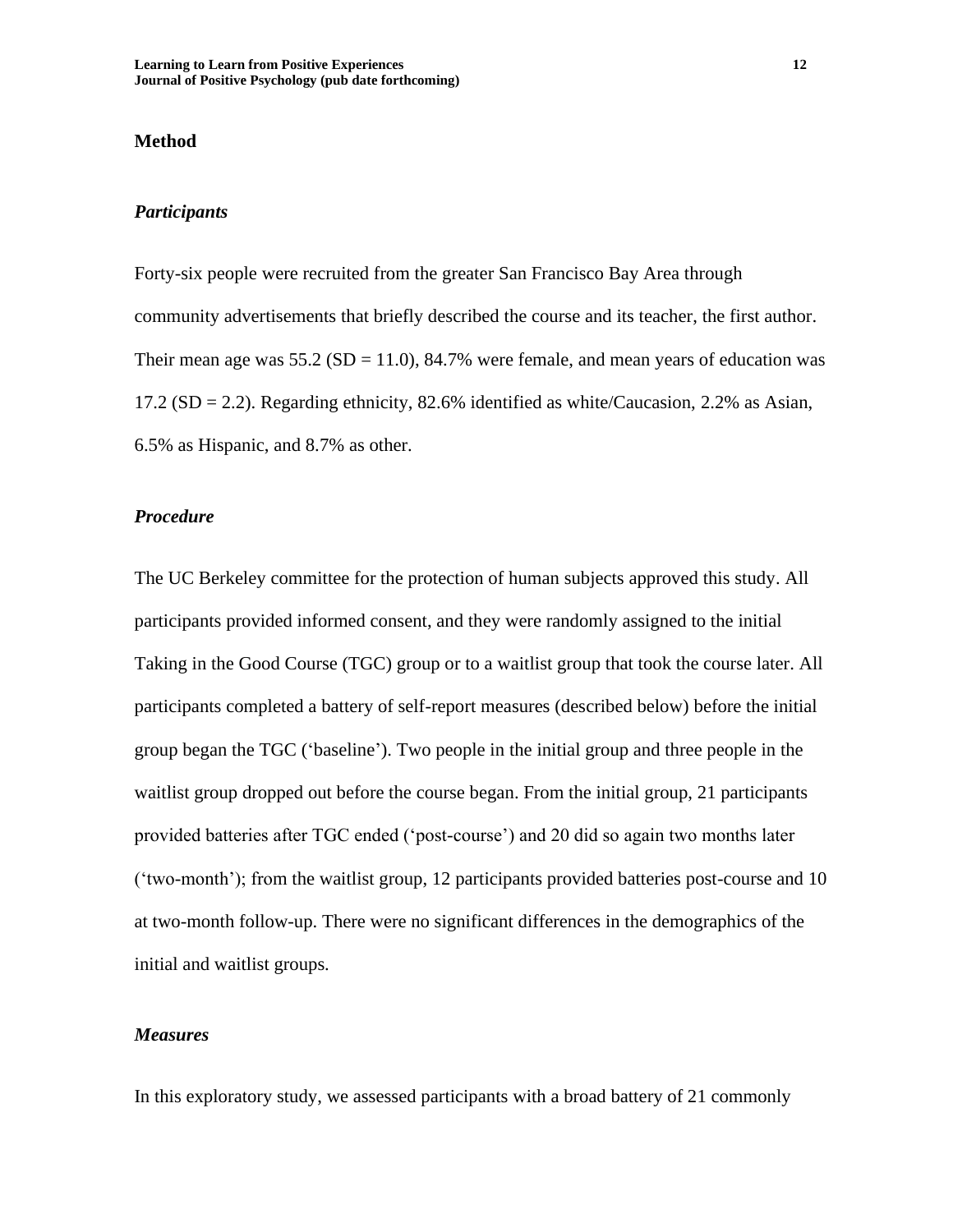used self-report measures. We clustered these measures into four groups in order to organize our findings conceptually and to increase statistical power, by constructing z-score based composite indices with equal weights assigned to each measure.

The Cognitive Resources composite included the *Savoring Beliefs Inventory* (SBI; Bryant, 2003), the *Mindful Attention Awareness Scale* (MAAS; Brown & Ryan, 2003), the *Self-Compassion Scale—Short Form* (SCS-SF; Raes et al., 2011), the *Emotion Regulation Questionnaire* (ERQ; Spaapen et al., 2014), the *Gratitude Questionnaire* (GQ-6; McCullough et al., 2002), the *Rosenberg Self-Esteem Scale* (RSES; Rosenberg, 1965), and the *Positive Rumination Scales* (PRS; Feldman et al., 2008).

The Positive Emotions composite was comprised of the seven scales within the *Dispositional Positive Emotion Scales* (DPES; Shiota et al., 2006). These are *Joy*, *Contentment*, *Pride*, *Love*, *Compassion*, *Amusement*, and *Awe.*

The Negative Emotions composite was based on the *Beck Anxiety Inventory* (BAI; Steer et al., 1993) and the *Beck Depression Inventory* (BDI; Beck et al., 1996).

The Total Happiness composite was based on the *Satisfaction with Life Scale* (SWLS; Diener et al., 1985) and the *Subjective Happiness Scale* (SHS; Lyubomirsky & Lepper, 1999).

Cronbach's alpha, a measure of reliability/internal consistency, was calculated for each composite index. The psychometric properties of each of the four composite indices were shown to be internally consistent, as evidenced by the following alpha coefficients: Cognitive Resources (alpha=0.75), Positive Emotions (alpha=0.88), Negative Emotions (alpha=0.76), and Total Happiness (alpha=0.74).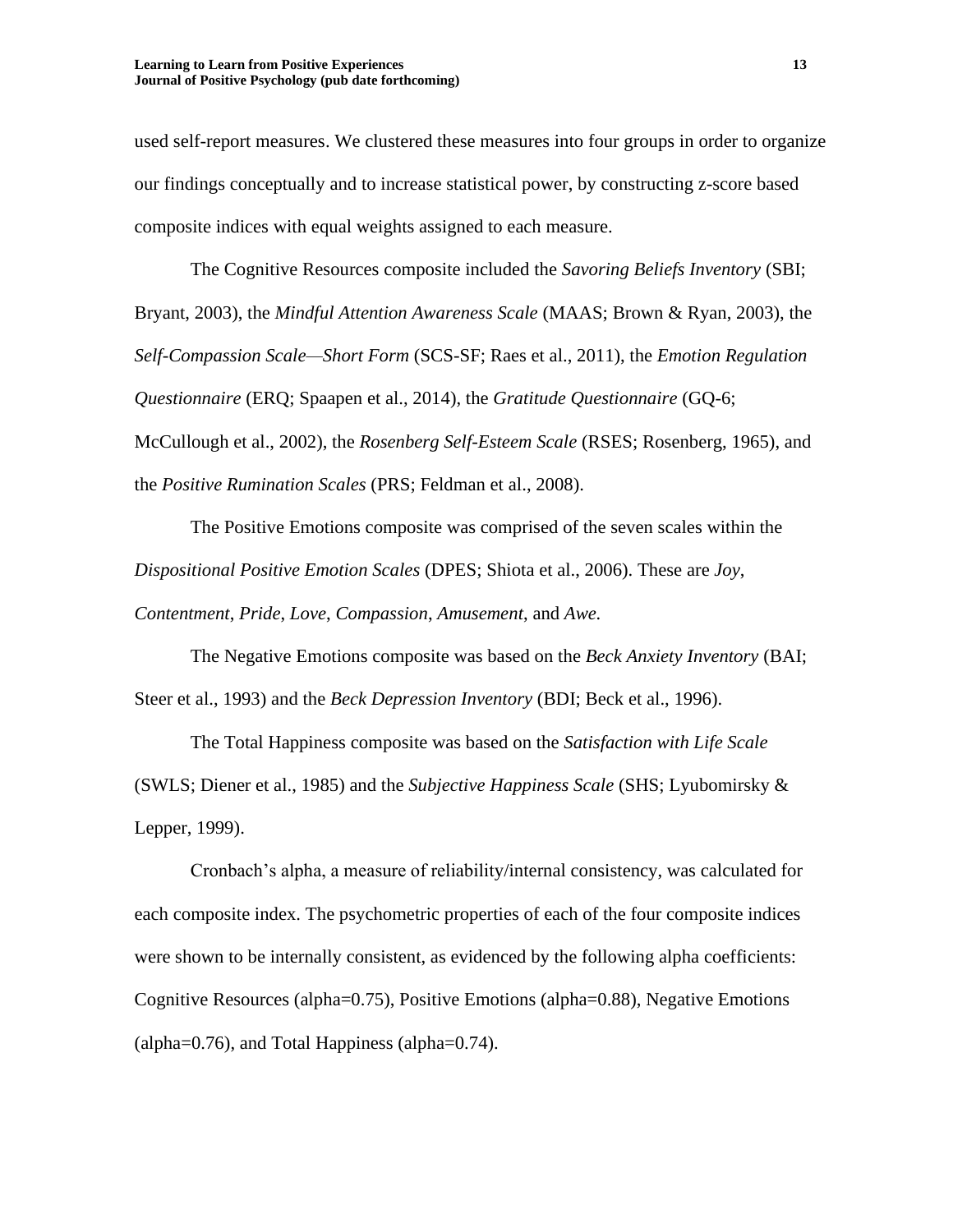# *Data analysis*

Repeated measures linear mixed models were estimated separately for each of the four composite indices. Mixed models have numerous advantages compared to dependent t-tests or analysis of variance (Field & Wright, 2011). Mixed models do not require balanced data, they utilize all available data (i.e., don't discard incomplete participant data), and they provide valid results when data are missing (i.e., under the missing at random assumption). In this study, each composite index was specified as the dependent variable, three time periods were included as one categorical independent variable (**pre\_post** = 'baseline,' 'post\_course,' or 'two\_month'), and **group** was included as a dichotomous independent variable (**group** = 'initial' or 'waitlist'). Interactions between group and time were also investigated. The repeated measures specification initiates the model to treat the outcome measure taken at three separate time periods as dependent (i.e., not independent) and linked to participant **ID**. Because participants were randomly assigned to groups, the model specifies that the random factor (participant **ID**) is nested within the fixed factor **group**. Post-hoc tests using Tukey's adjustment for multiple comparisons were conducted to compare, for any given composite index, the mean score at each time period to the mean scores at the other two time periods. Finally, repeated measures linear mixed models were run using each of the twenty-one measures as the dependent variable in order to gain a deeper understanding of the impact of TGC on outcomes.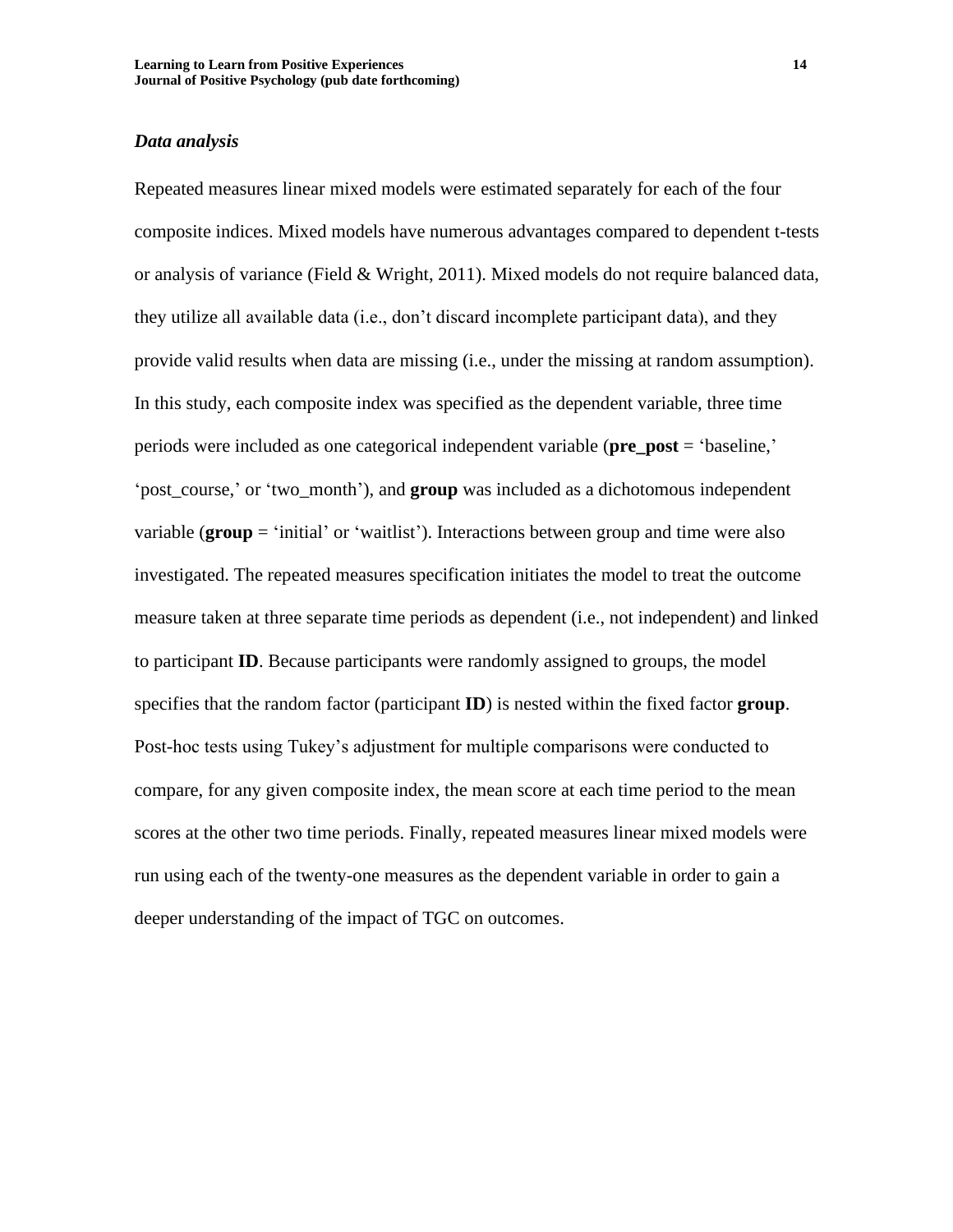# **Results**

#### *Group differences*

Figures 1, 2, 3, and 4 plot the means by group for the Cognitive Resources, Positive Emotions, Negative Emotions, and Total Happiness composites, respectively. The covariate for group was statistically significant for two of the four composites. The waitlist group mean scores were higher than the initial group mean scores in Positive Emotions  $(p=0.043)$ and Total Happiness  $(p=0.02)$ . These results confirm that including group as a covariate in the mixed models was beneficial to model estimation and allowed for more precise estimation of TGC program outcomes. However, there were no statistically significant interactions (between group and outcome) in any model. In other words, there did not appear to be any difference in the benefits of TGC developed in either group. The group differences in Positive Emotions and Total Happiness composites may be an artifact of random assignment.

## [FIGURES 1-4 NEAR HERE]

#### *TGC outcomes in composite indices*

Table 1 displays the results of the post-hoc tests performed for each composite index. Regarding score differences from baseline to post course, there were statistically significant improvements in all four composites: Cognitive Resources (*p=*0.004*)*, Positive Emotions (*p=*0.009), Negative Emotions (*p*=0.007), and Total Happiness (*p*=0.033). At two-months, there were statistically significant improvements in three of four composites, including Cognitive Resources (*p=*0.039*)*, Negative Emotions (*p*=0.016), and Total Happiness (*p*=0.044); the difference in Positive Emotions mean score from baseline to two-months was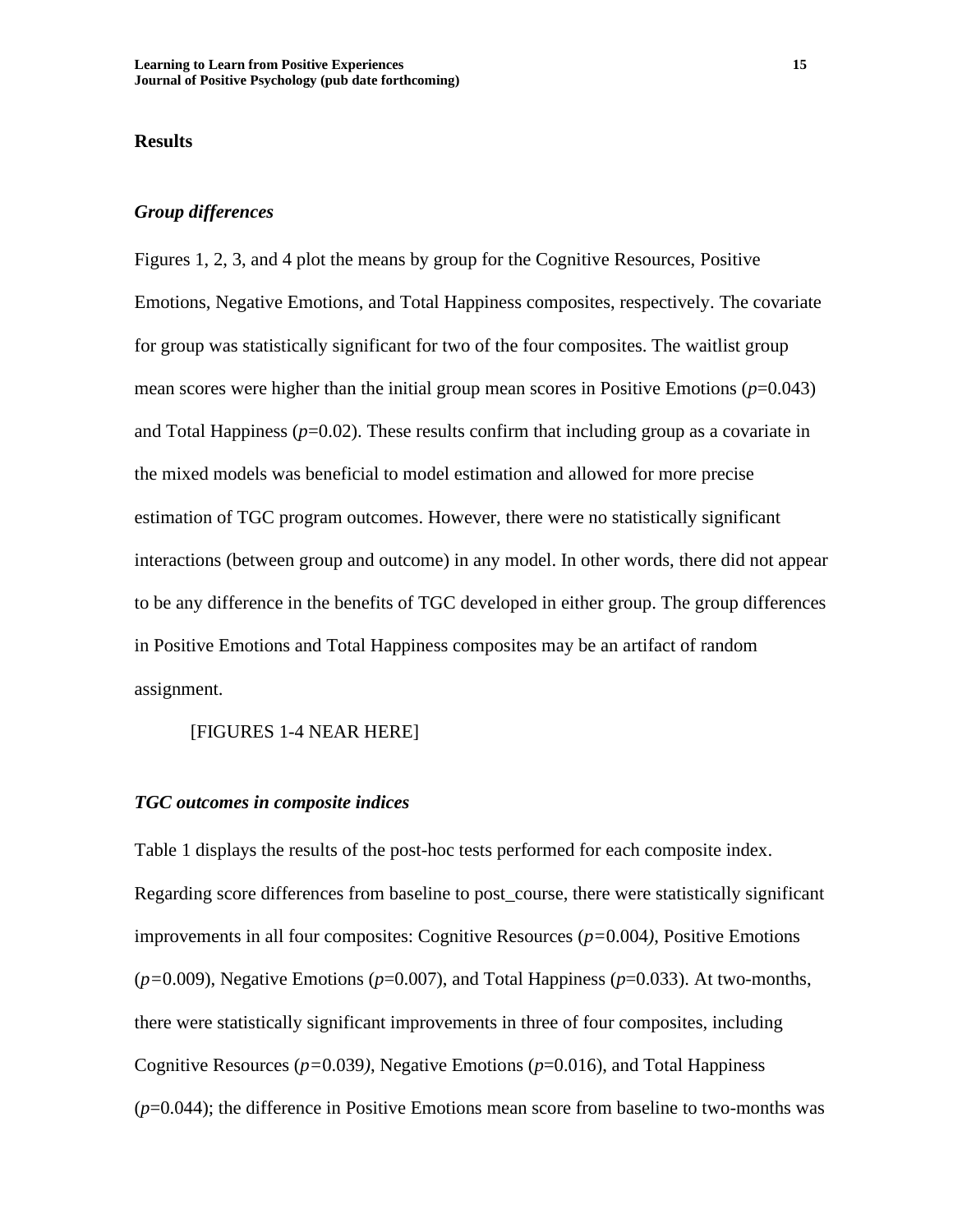borderline significant (*p*=0.056). Regarding score differences from post\_course to two\_month, there were no statistically significant differences in all four composites. The interpretation of these results is that the benefits from TGC were rapidly apparent and did not decrease for at least the two-month period after taking the course.

[TABLE 1 NEAR HERE]

#### *TGC outcomes in individual measures*

To more fully understand the effects of TGC on outcome measures, a repeated measures linear mixed model was run for each of the twenty-one measures. Table 2 summarizes the statistically significant differences found in the post-hoc tests performed for each measure.

There were significant improvements in many measures at post-course (using Tukey's adjusted *p*), including the Savoring Beliefs Inventory (*p*=0.001), Self-Compassion Scale (*p*=0.013), Emotion Regulation Questionnaire - Reappraisal (*p*=0.016), Gratitude Questionnaire (*p*=0.015), Positive Rumination Scale - Emotion-Focus (*p*=0.009), Dispositional Positive Emotion Scale - Joy ( $p=0.006$ ), Dispositional Positive Emotion Scale - Contentment (*p*=0.006), Dispositional Positive Emotion Scale - Love (*p*=0.027), and Beck Depression Inventory (*p*=0.002). There were also borderline significant improvements in the Rosenberg Self-Esteem Scale (*p*=0.069), Positive Rumination Scales - Self-Focus (*p*=0.099), Dispositional Positive Emotion Scales - Pride (*p*=0.10), Subjective Happiness Scale (*p*=0.056), and Satisfaction with Life Scale (*p*=0.078).

Two months after taking TGC, statistically significant differences from baseline measures were found in the Savoring Beliefs Inventory (*p*=0.001), Self-Compassion Scale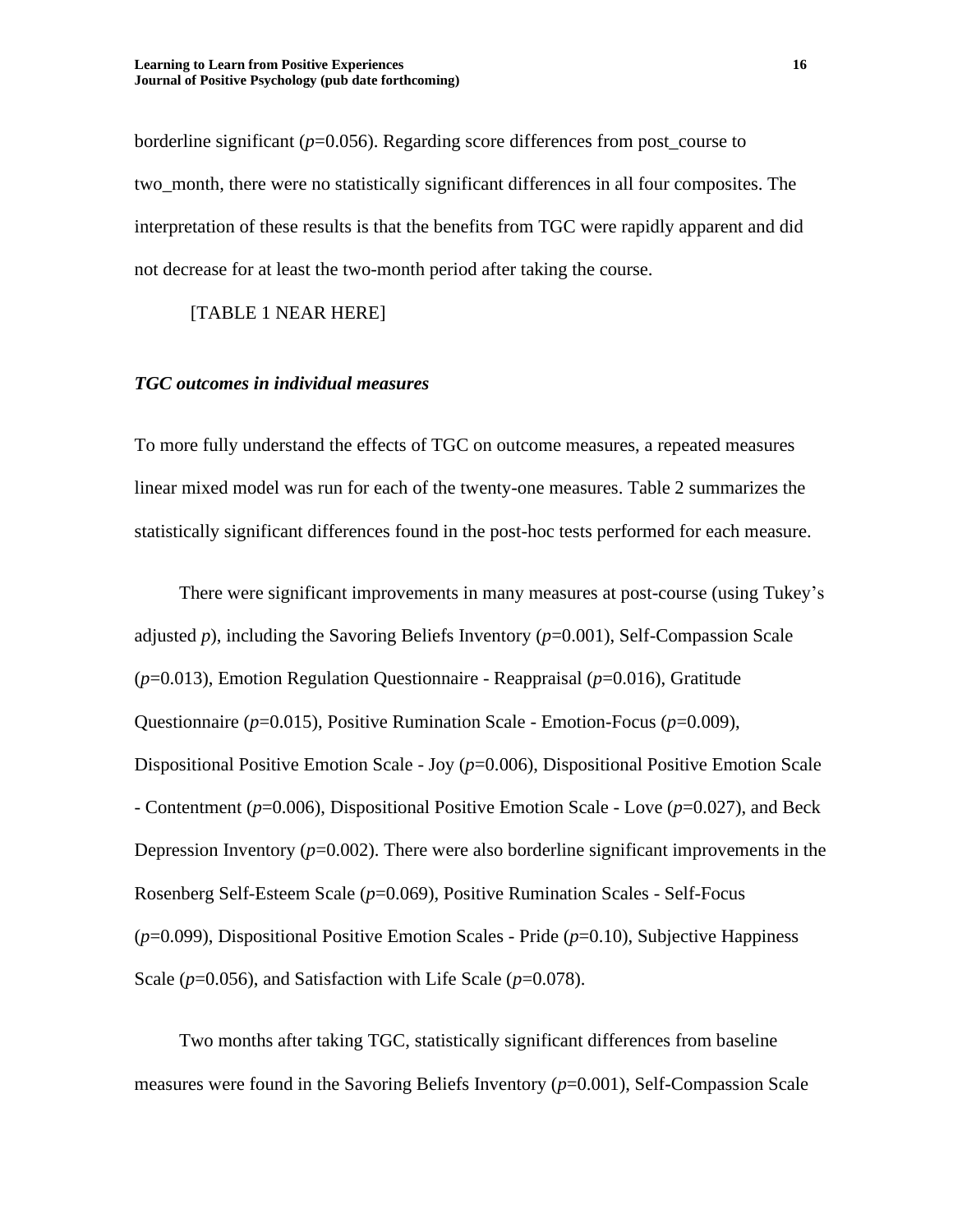(*p*=0.024), Emotion Regulation Questionnaire - Reappraisal (*p*=0.023), Dispositional Positive Emotion Scale - Joy (*p*=0.033), Dispositional Positive Emotion Scale - Contentment  $(p=0.023)$ , and Beck Depression Inventory  $(p=0.010)$ . There were also borderline significant improvements in the Subjective Happiness Scale  $(p=0.071)$  and the Satisfaction with Life Scale ( $p=0.092$ ). Finally, regarding score differences from post\_course to two\_month, there were no statistically significant differences in any of the twenty-one measures, which indicates that the benefits of TGC persisted over this period.

# [TABLE 2 NEAR HERE]

# **Discussion**

To our knowledge, the HEAL model is the first to organize numerous mental engagement factors in a single framework, and the Taking in the Good Course (TGC) is the first intervention to teach these factors systematically. We explored the potential effects of the TGC on the development of multiple psychological resources, and hypothesized that course participants would experience improvements in both positive emotions and mindfulness.

After taking the course, TGC participants described significant improvements in composite measures of cognitive resources, positive emotions, negative emotions, and total happiness. Two months later, they continued to report significant improvements in cognitive resources, negative emotions, and total happiness, with borderline significant improvements in positive emotions.

In terms of individual measures, after the course, there were significant improvements in savoring, self-compassion, emotional reappraisal, gratitude, positive rumination (emotion focus), joy, contentment, love, as well as significant decreases in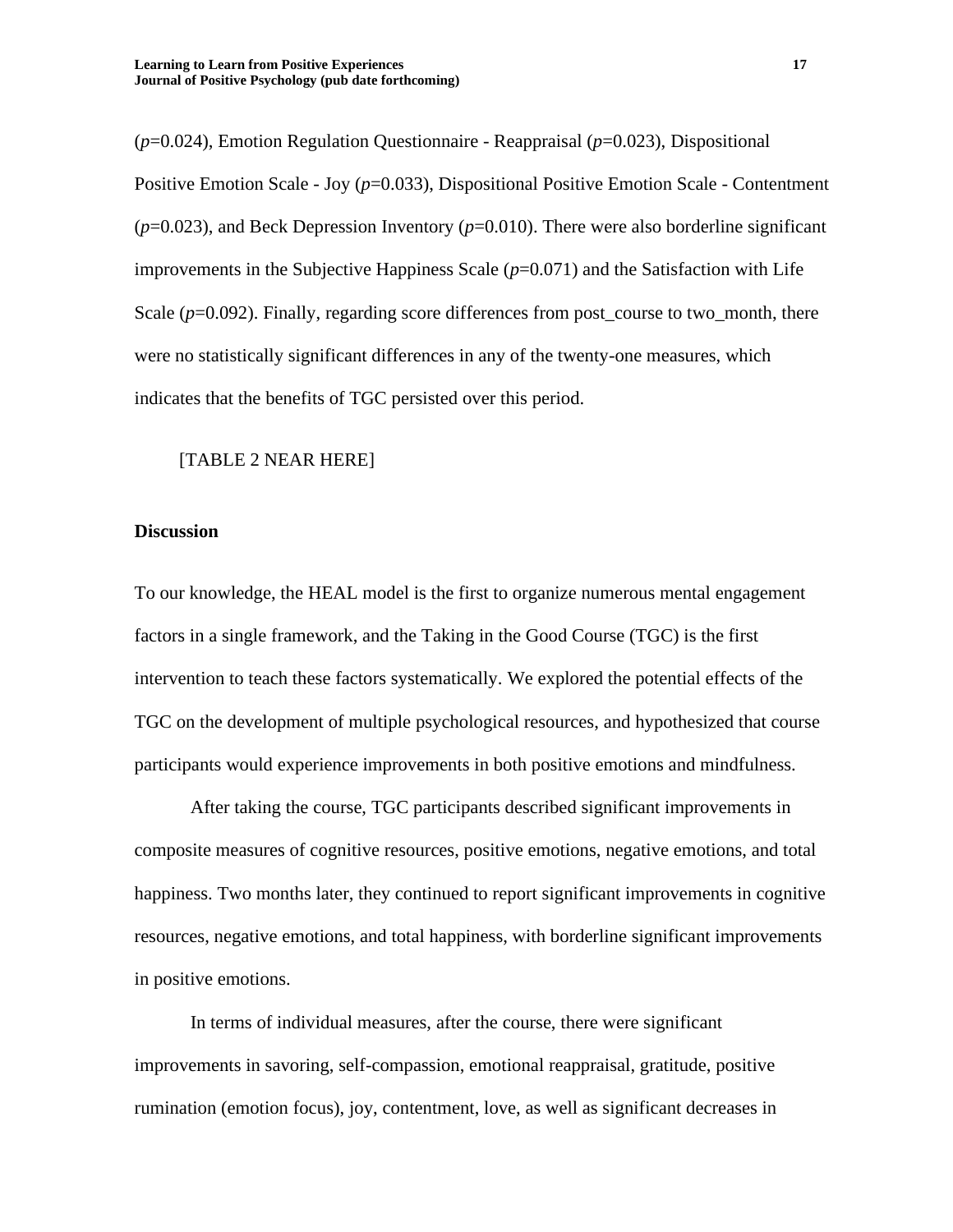depressed mood. Participants also reported statistically borderline improvements in selfesteem, positive rumination (self focus), pride, happiness, and satisfaction with life. Two months later, statistically significant improvements persisted in savoring, self-compassion, emotional reappraisal, joy, contentment, and mood, with statistically borderline improvements in happiness and satisfaction with life. Overall, most of the psychological resources investigated showed increases that were stable over the four-month period from participants beginning to train in and use mental engagement factors to the final assessment.

It is noteworthy that numerous participants initially scored in the upper ranges of the baseline measures, limiting their potential gains from taking the TGC. It is possible that individuals who were not already approaching a ceiling of mental health (as indicated by the measures used in this study) would show even greater gains from the TGC.

This 'ceiling effect' in our sample could be a reason for the positive trends observed in the development of mindfulness that still fell short of statistical significance. It is also possible that the generally brief periods of focused attention sustained during the installation phase of learning were insufficient to foster gains in trait mindfulness.

In sum, as hypothesized, significant improvements were found in a wide range of psychological resources after taking a course designed to teach methods for increasing durable gains from experiences of such resources. The breadth of these results in a relatively small sample and their stability two months post-intervention suggest that a common underlying factor could be at work—namely, learning how to increase one's learning from positive experiences.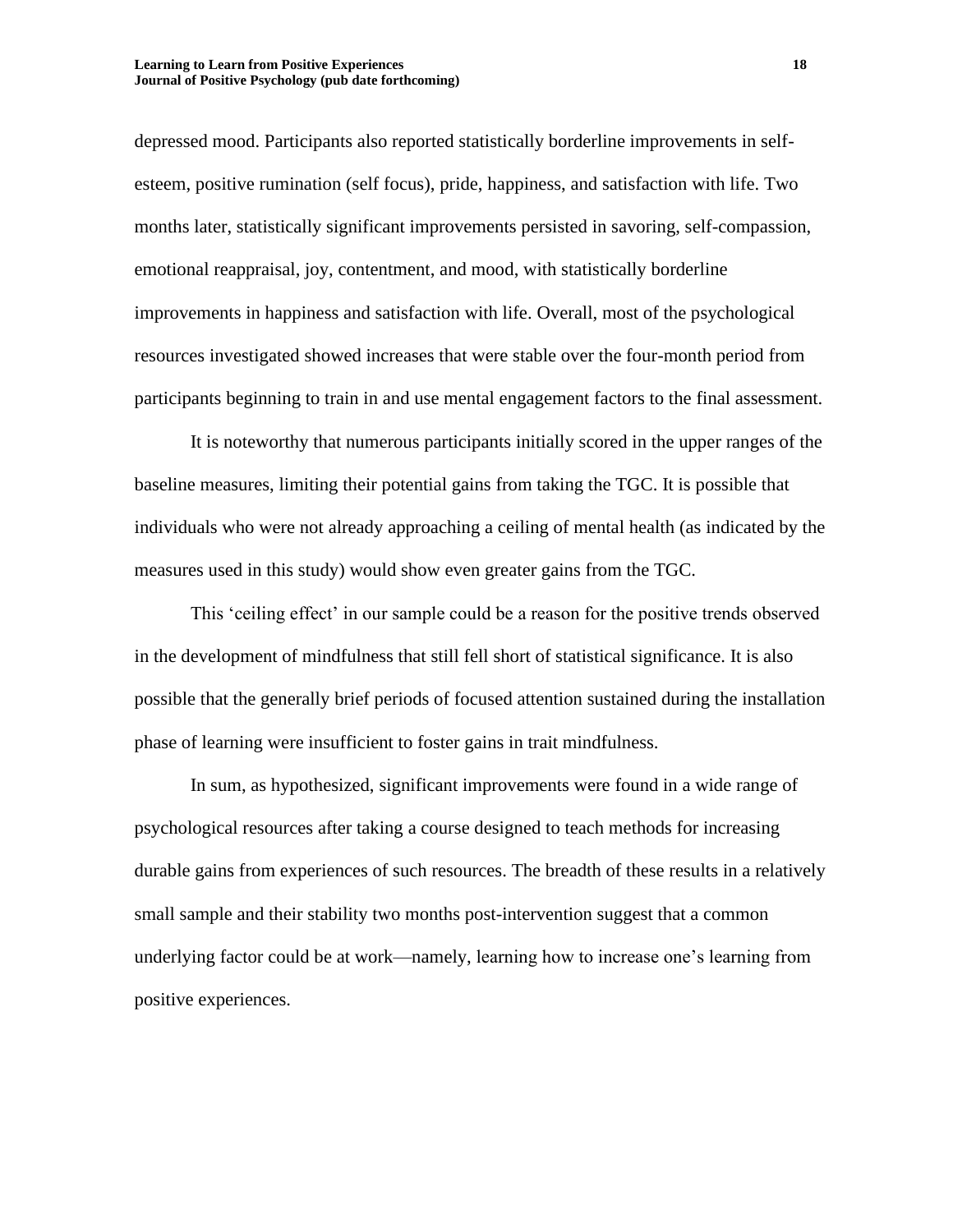### *Potential benefits of mental engagement factors*

*Increasing specific psychological resources.* Repeatedly applying engagement factors to experiences of a particular psychological resource may help develop it as a trait, which in turn could foster more experiences of it and thus more opportunities to reinforce it, in a positive cycle. This process could proceed *ad hoc* as a person deepens engagement with various experiences (e.g., feeling cared about by a friend), as they occur naturally over the course of a day. Additionally, a person could purposefully pursue developing a particular inner resource that is matched to an external or internal challenge. For example, one might deliberately look for opportunities to have and internalize experiences of self-worth to help deal with a critical supervisor at work.

*Positive side effects.* Using engagement factors may help to mobilize other beneficial mental processes, such as taking a stance of support toward oneself, staying in the present (Killingsworth & Gilbert, 2010), or having a sense of agency inside one's mind. During experiences of these other mental processes, engagement factors could be applied to them, too, in order to reinforce them.

*Compensating for the negativity bias*. While there is an *activation* effect for positive experiences in that they typically outnumber negative ones (Carstensen et al., 2000), there is an *internalization* effect for negative experiences (Baumeister et al., 2001), particularly for nonautobiographical memory (Walker et al., 2003) – the implicit, somatic and emotional residues of lived experience – and in younger individuals (Reed et al., 2014). Further, stressful or emotionally negative experiences tend to sensitize people to such experiences through cortisol-related alterations in the hippocampus and amygdala (Harkness et al., 2015;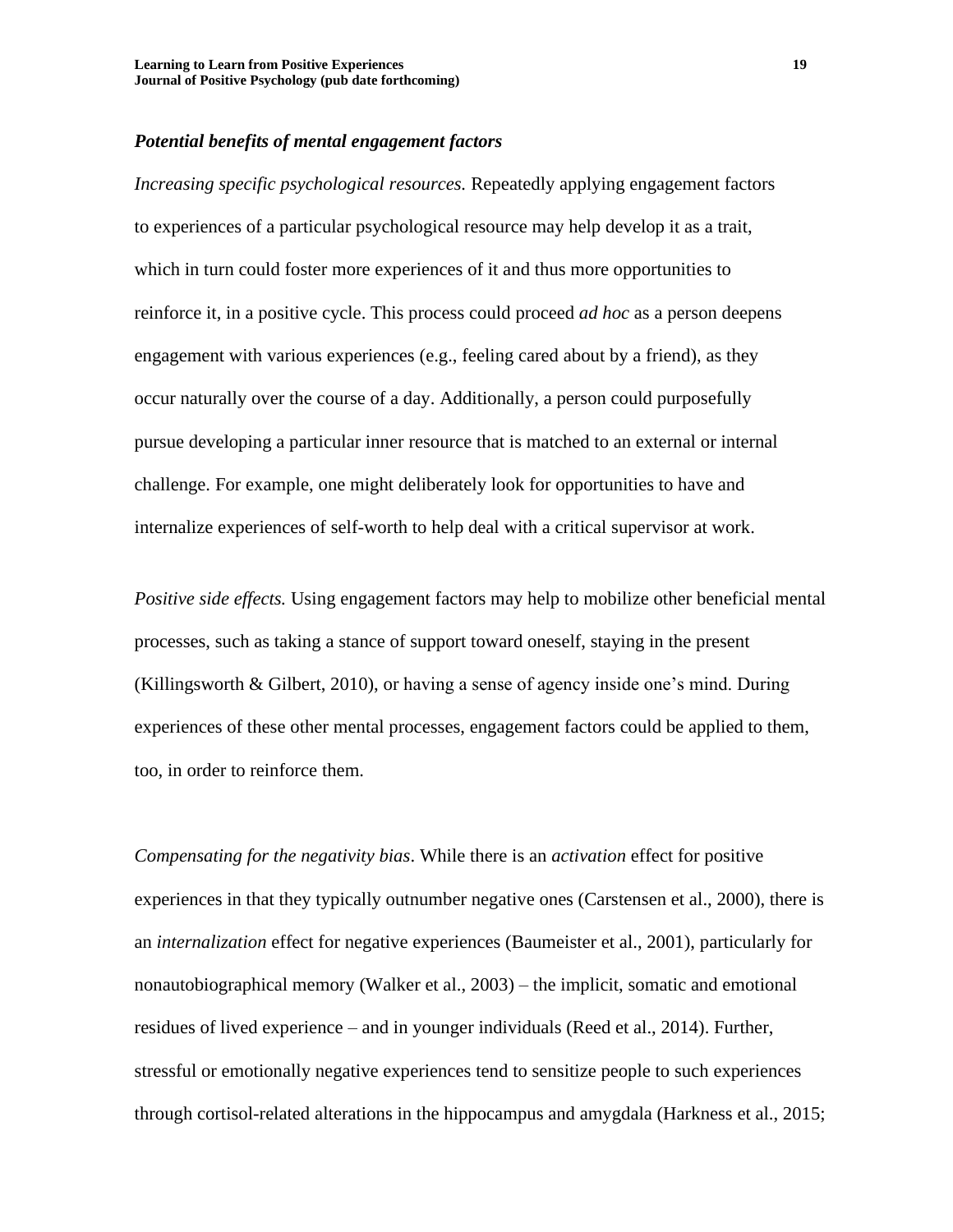Lupien et al., 2015), thus heightening reactivity and fostering additional sensitization in a vicious cycle. In effect, the 'negativity bias' (Rozin & Royzman, 2001) makes us good at learning from bad experiences but relatively bad at learning from good ones, such as experiences of psychological resources. By using mental engagement factors, we can potentially increase the conversion of beneficial states to beneficial traits, and thus compensate for that bias.

*Improving response to interventions*. In studies on mental health-related interventions – such as psychotherapy, methods in positive psychology (Sin & Lyubomirsky, 2009), or mindfulness training – there is of course variance in their findings. Individuals whose results from an intervention are at the higher end of the range – which could be a primary source of statistical significance – might already be using engagement factors on their own. On the other hand, individuals whose gains are at the lower end of the range may not be using engagement factors or have other characteristics that flatten their growth (e.g., de Villiers et al., 2018), and their gains might be increased by a focus on these factors.

Regarding psychotherapy in particular, the past few decades have seen much research, a focus on evidence-based treatments, and the development of new methods. Nonetheless, there is no clear trend of improvement in therapeutic outcomes. In fact, there are some signs of decline in effect sizes and in the efficiency of methods (Carey et al., 2017; Harvey et al., 2014; Johnsen & Friborg, 2015). There could be multiple reasons for this, including economic stresses during this period. One possible factor is that clients may be having improved therapeutic experiences (both inside and outside of formal treatment), but without any improvement in the lasting changes of neural structure or function that are the basis of durable gains and growth. At this point, developing new therapeutic experiences may have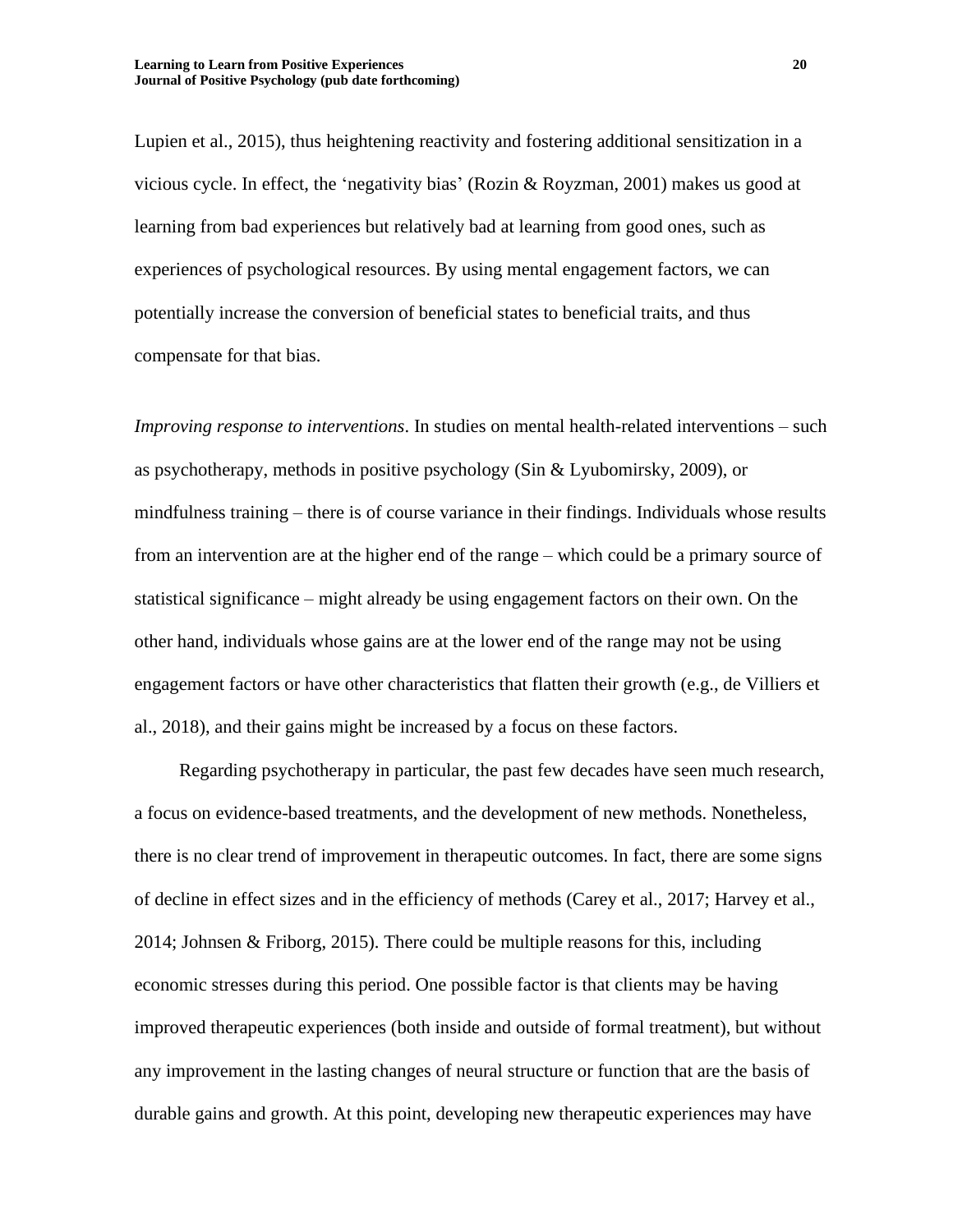diminishing returns, with greater opportunities found in helping clients to increase the internalization of the therapeutic experiences they are already having.

*Increased sensitivity to positive experiences.* Past stresses can impair hippocampal and neurotrophic activity (Duman & Monteggia, 2006), thereby decreasing a person's capacity to learn and grow. Insofar as using engagement factors may help compensate for this impairment, they could increase the brain's functional sensitivity to positive experiences. Further, the regular use of these factors might help sensitize the amygdala to positive stimuli. The amygdala can be sensitized to negative stimuli such as stress or pain (Li et al., 2017; Rajbhandari et al. 2015), and there are preliminary indications that it may be possible to sensitize it to rewarding stimuli, such as by upregulating opioid receptor activity (Bie et al., 2012). Happier people tend to have amygdalae that are more responsive to positive stimuli than the amygdalae of those who are less happy (Cunningham & Kirkland, 2014), and it is possible that this difference is not entirely innate but is based in part on an acquired sensitization to positive stimuli. More generally, multiple subcortical and brainstem regions, including the amygdala, interact in sensitization to appetitive reward (Correira & Goosens, 2016), which is relevant for some kinds of positive experiences. This possibility of neural sensitization to positive experiences—so that learning from them may occur more efficiently, rapidly, and deeply—is intriguing and hopeful, and calls for further study.

# *Limitations and future directions*

In an exploratory study such as this one, it is reasonable to investigate a wide range of dependent measures, in part to guide future research. Nonetheless, the number of measures raises the question of whether some statistically significant results were achieved by chance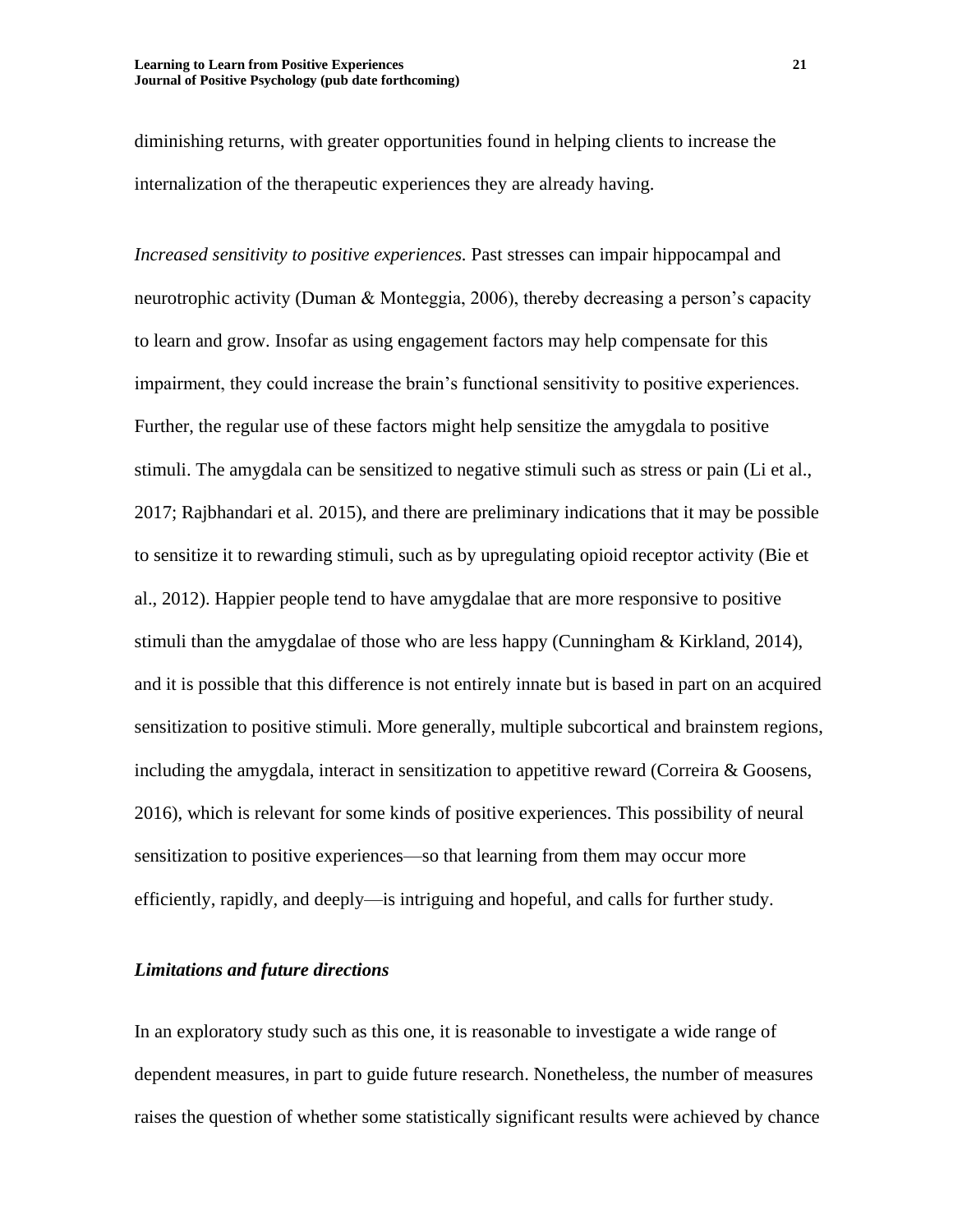alone. To address the issue of multiple comparisons, four composite indices were created from the original twenty-one measures, repeated measures mixed models were employed to estimate and control for fixed and random effects, and Tukey's post-hoc tests were conducted to estimate pre-post differences.

The majority of study participants were female, white, and middle-aged. The relatively small size and limited diversity of the sample calls for caution in generalizing findings. Future research is needed to determine if larger and more inclusive groups would benefit from increased use of mental engagement factors in general or from the Taking in the Good Course in particular. An active control group (e.g., relaxation training) and classes taught by individuals other than the first author could also add to generalizability and validity. In therapy, coaching, and trainings, it could be valuable to determine whether systematically teaching and encouraging the use of engagement factors could improve outcomes.

Overall, we have found relatively little research on the deliberate use of internal mental factors to heighten social and emotional learning in both structured interventions and everyday life. To take psychotherapy as an example, there has been extensive work on the effects of therapist and client characteristics, and of methods and settings, but little focus on what clients are actually doing inside their minds to increase lasting healing and growth from the experiences they are having. For instance, in a recent review of common factors in psychotherapy (Cuijpers et al., 2019), a summary of 32 factors adapted from Lambert and Ogles (2004) did not include the clients' own conscious efforts to internalize experiences in or related to therapy.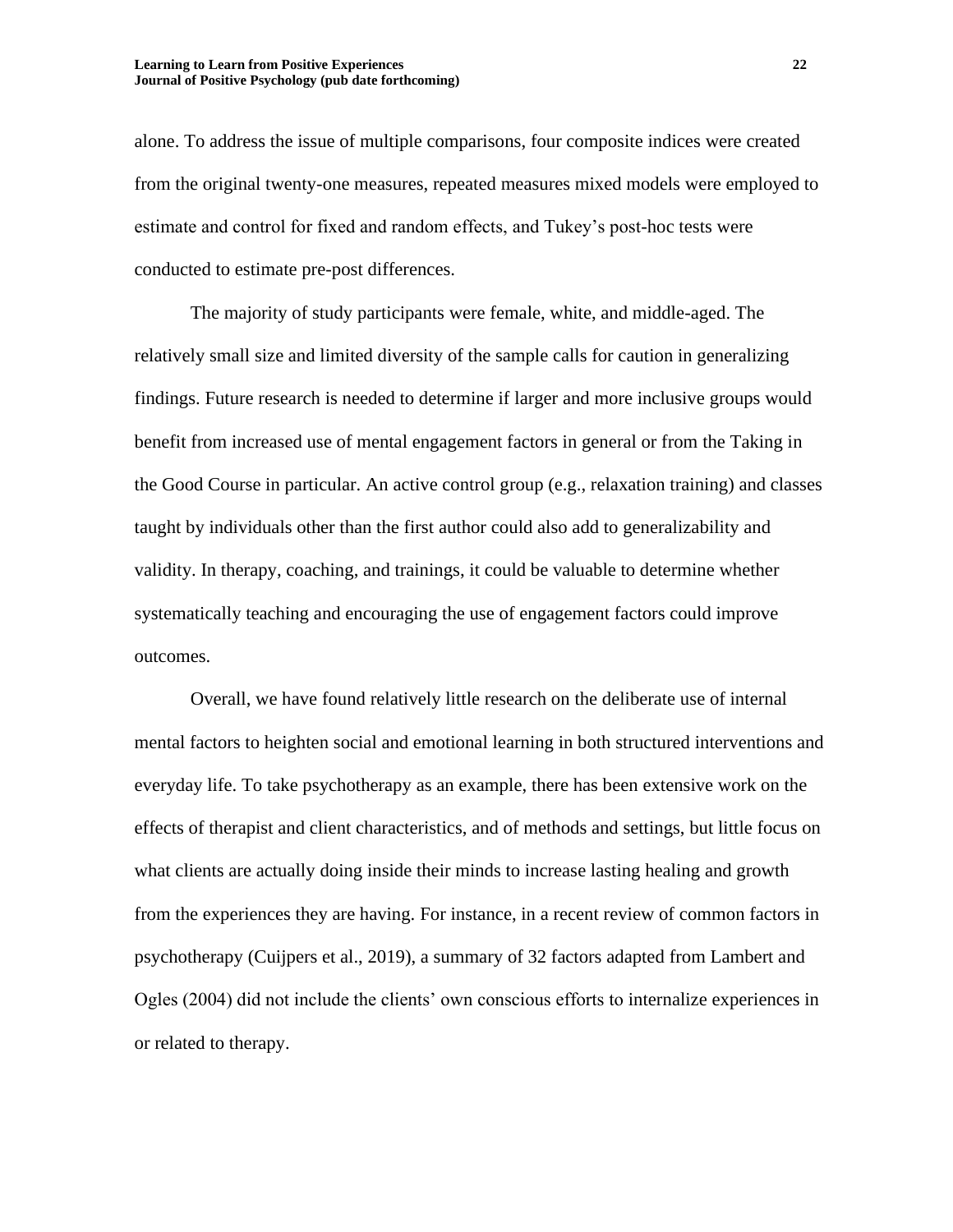Mental health interventions, including those in positive psychology, generally value beneficial developments in the internal world of the individual, with norms of respect for the autonomy of that person. Consequently, exploring how people can be active agents in their own process of lasting internal change – informed by the growing understanding of positive neuroplasticity – could be full of opportunity.

### **Acknowledgements**

This study was supported with a grant from the Wellspring Institute for Neuroscience and Contemplative Wisdom. Janelle Painter was instrumental in organizing the study and its data, and Alexandra Springer provided invaluable help in the quantitative analyses.

# **Declaration of Interest**

The first author has used ideas and methods from the Taking in the Good course in commercially available writings and trainings.

#### **References**

- Arnsten, A., & Li, B. M. (2005). Neurobiology of executive functions: catecholamine influences on prefrontal cortical functions. *Biological Psychiatry, 57*(11), 1377– 1384, http://dx.doi.org/10.1016/j.biopsych.2004.08.019.
- Baumeister, R., Bratslavsky, E., Finkenauer, C., & de Vohs, K. (2001). Bad is stronger than good. *Review of General Psychology, 5*, 323–370, [http://dx.doi.org/10.1037//1089-](http://dx.doi.org/10.1037/1089-2680.5.4.323) [2680.5.4.323.](http://dx.doi.org/10.1037/1089-2680.5.4.323)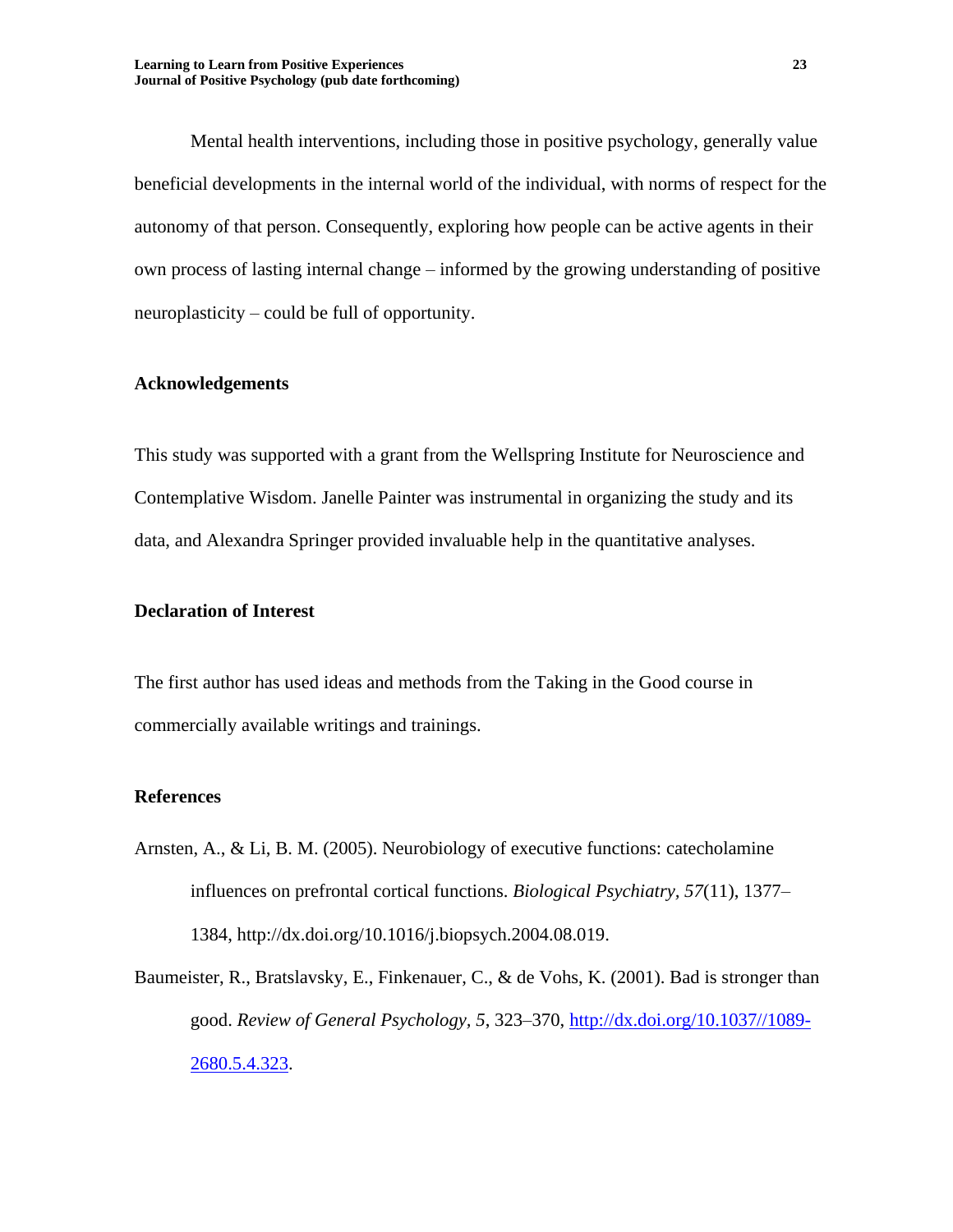Beck, A. T., Steer, R. A., Ball, R., & Ranieri, W. (1996). Comparison of Beck Depression Inventories -IA and -II in psychiatric outpatients. *Journal of personality assessment*, *67*(3), 588–597. https://doi.org/10.1207/s15327752jpa6703\_13

- Bie, B., Wang, Y., Cai, Y.-Q., Zhang, Z., Hou, Y., & Pan, Z. Z. (2012). Upregulation of nerve growth factor in central amygdala increases sensitivity to opioid reward. *Neuropsychopharmacology, 37*(13), 2780, http://dx.doi.org/10.1038/npp.2012.144.
- Bonnet, L., Comte, A., Tatu, L., Millot, J. L., Moulin, T., & de Bustos, E. M. (2015). The role of the amygdala in the perception of positive emotions: An 'intensity detector.' *Frontiers in Behavioral Neuroscience, 9*, 178,

http://dx.doi.org/10.3389/fnbeh.2015.00178.

- Brown, K. W., & Ryan, R. M. (2003). The benefits of being present: Mindfulness and its role in psychological well-being. *Journal of Personality and Social Psychology, 84*(4), 822, http://dx.doi.org/10.1037/0022-3514.84.4.822
- Bryant, F. B. (2003). Savoring Beliefs Inventory (SBI): A scale for measuring beliefs about savouring. *Journal of Mental Health, 12*(2), 175–196, http://dx.doi.org/10.1080/0963823031000103489.
- Bryant, F. B., & Veroff, J. (2017). *Savoring: A new model of positive experience*. London: Psychology Press.
- Buhry, L., Azizi, A. H., & Cheng, S. (2011). Reactivation, replay, and preplay: How it might all fit together. *Neural Plasticity, 2011*(203462), 11 pp, http://dx.doi.org/10.1155/2011/203462.
- Cahill, L., & McGaugh, J. L. (1996). Modulation of memory storage. *Current Opinion in Neurobiology, 62*(2), 237–242, http://dx.doi.org/10.1016/S0959-4388(96)80078-X.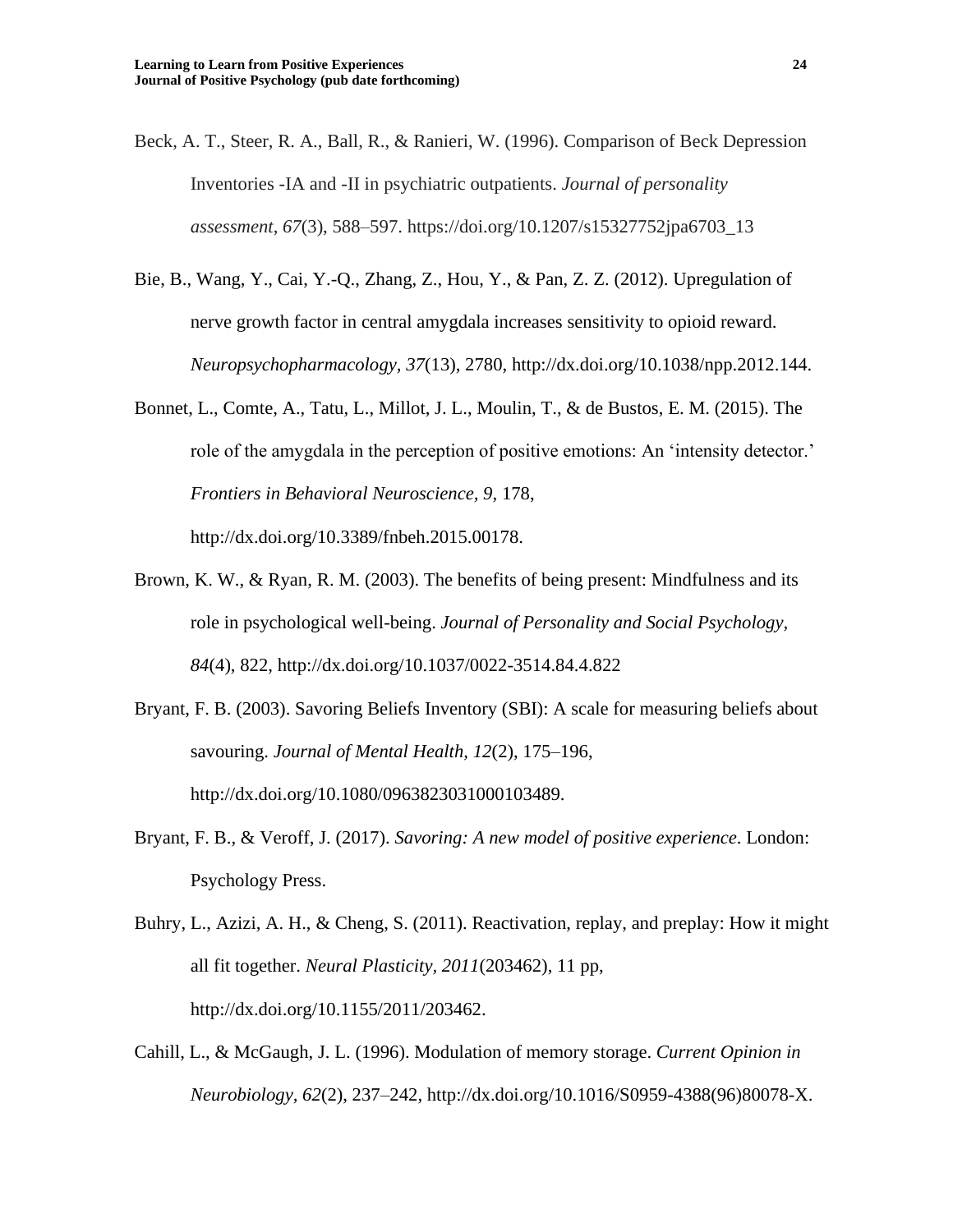Carey, T. A., Tai, S. J., Mansell, W., Huddy, V., Griffiths, R., & Marken, R. S. (2017). Improving professional psychological practice through an increased repertoire of research methodologies: Illustrated by the development of MOL. *Professional Psychology: Research and Practice, 48*(3), 175, http://dx.doi.org/10.1037/pro0000132.

- Carstensen, L. L., Pasupathi, M., Mayr, U., & Nesselroade, J. R. (2000). Emotional experience in everyday life across the adult life span. *Journal of Personality and Social Psychology, 79*(4), 644, http://dx.doi.org/10.1037/0022-3514.79.4.644.
- Correia, S. S., & Goosens, K. A. (2016). Input-specific contributions to valence processing in the amygdala. *Learning & Memory, 23*(10), 534–543, http://dx.doi.org/10.1101/lm.037887.114.
- Craik, F. I. M. (2002). Levels of processing: Past, present... and future? *Memory, 10*(5-6), 305–318, http://dx.doi.org/10.1080/09658210244000135.
- Craik, F. I. M., & Lockhart, R. S. (1972). Levels of processing: A framework for memory research. *Journal of Verbal Learning and Verbal Behavior, 11*(6), 671–684., http://dx.doi.org/10.1016/S0022-5371(72)80001-X.
- Cuijpers, P., Reijnders, M., & Huibers, M. J. (2019). The role of common factors in psychotherapy outcomes. *Annual Review of Clinical Psychology, 15*, 207-231, http://dx.doi.org/10.1146/annurev-clinpsy-050718-095424.
- Cunningham, W. A., Arbuckle, N. L., Jahn, A., & Mowrer, S. M. (2010). Aspects of neuroticism and the amygdala: Chronic tuning from motivational styles. *Neuropsychologia, 48*(12), 3399–3404,

http://dx.doi.org/10.1016/j.neuropsychologia.2010.06.026.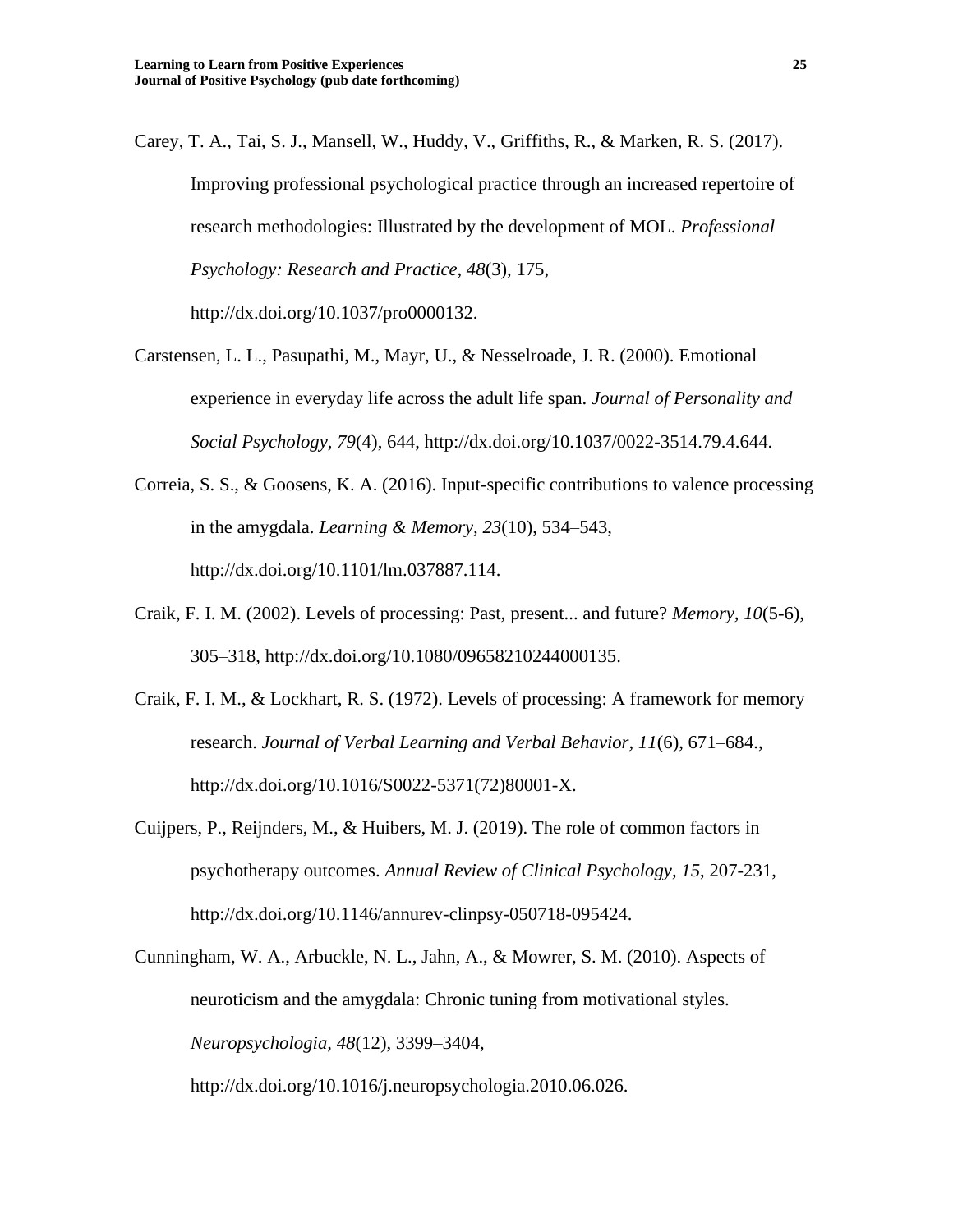- Cunningham, W. A., & Brosch, T. (2012). Motivational salience: Amygdala tuning from traits, needs, values, and goals. *Current Directions in Psychological Science, 21*(1), 54–59, http://dx.doi.org/10.1177/0963721411430832.
- Cunningham, W. A., & Kirkland, T. (2014). The joyful, yet balanced, amygdala: Moderated responses to positive but not negative stimuli in trait happiness. *Social Cognitive and Affective Neuroscience, 9*(6), 760–766, http://dx.doi.org/10.1093/scan/nst045.
- Dahlsgaard, K., Peterson, C., & Seligman, M. E. P. (2005). Shared virtue: The convergence of valued human strengths across culture and history. *Review of General Psychology, 9*(3), 203–213, http://dx.doi.org/10.1037/1089-2680.9.3.203.
- de Villiers, B., Lionetti, F., & Pluess, M. (2018). Vantage sensitivity: A framework for individual differences in response to psychological intervention. *Social Psychiatry and Psychiatric Epidemiology, 53*(6), 545–554, http://dx.doi.org/10.1007/s00127- 017-1471-0.
- Diener, E. D., Emmons, R. A., Larsen, R. J., & Griffin, S. (1985). The satisfaction with life scale. *Journal of personality assessment*, *49*(1), 71-75.
- Duman, R. S., & Monteggia, L. M. (2006). A neurotrophic model for stress-related mood disorders. *Biological Psychiatry, 59*(12), 1116–1127, http://dx.doi.org/10.1016/j.biopsych.2006.02.013.

Dweck, C. (2006). *Mindset: The new psychology of success*. New York: Random House.

Ecker, B. (2015). Memory reconsolidation understood and misunderstood. *International Journal of Neuropsychotherapy, 3*, 2–46, http://dx.doi.org/10.12744/ijnpt.2015.0002- 0046.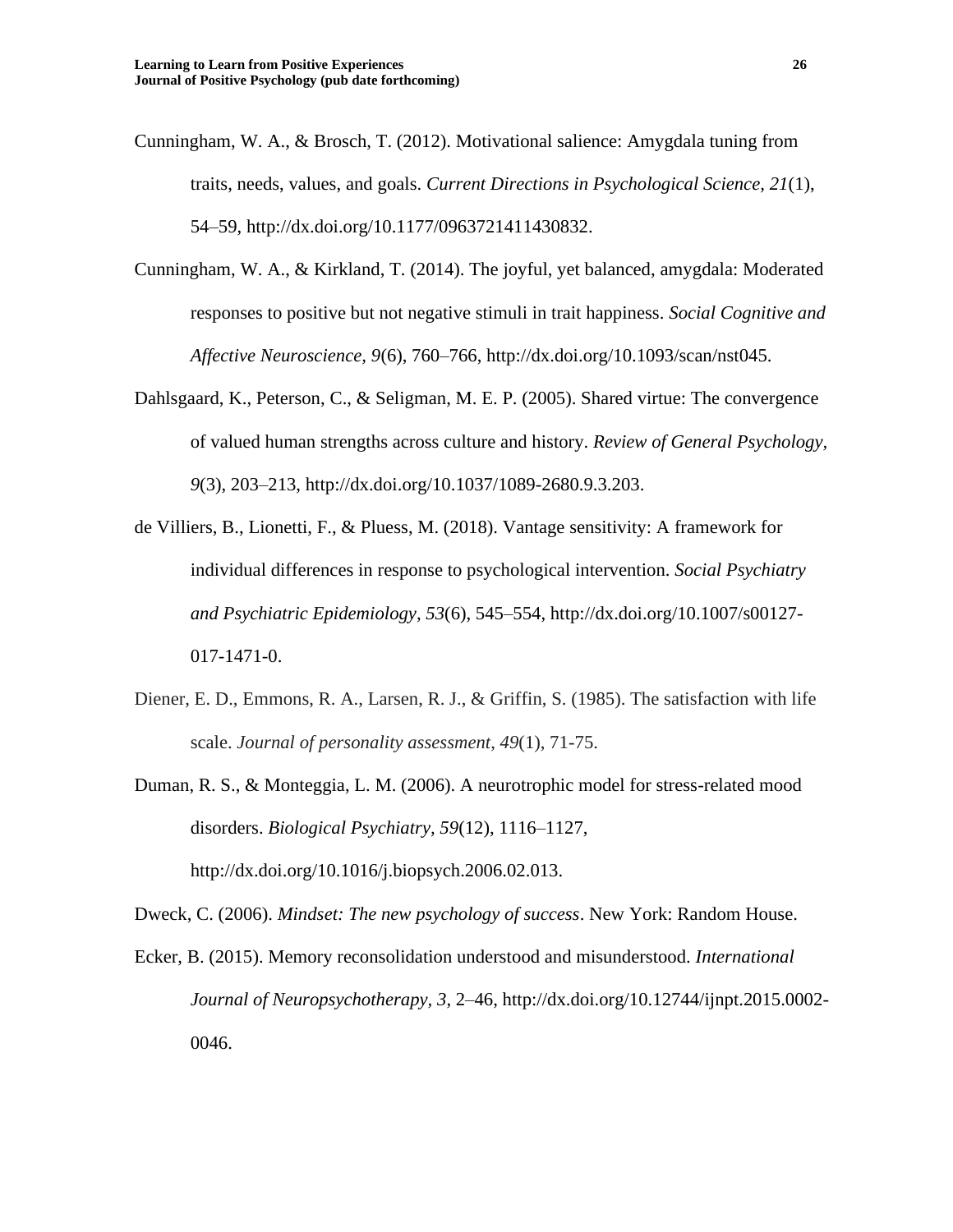Ekuni, R., Vaz, L. J., & Bueno , O. F. A. (2011). Levels of processing: The evolution of a framework. *Psychology & Neuroscience, 4*(3), 333–339, http://dx.doi.org/10.3922/j.psns.2011.3.006.

- Feldman, G. C., Joormann, J., & Johnson, S. L. (2008). Responses to positive affect: A selfreport measure of rumination and dampening. *Cognitive therapy and research*, *32*(4), 507.
- Field, A.P. & Wright, D.B. (2011). A primer on using multilevel models in clinical and experimental psychopathology research. *Journal of Experimental Psychopathology*, 2(2011), 271-293.
- Fogarty, F., Lu, L., Sollers III, J. J., Krivoshekov, S. G., Booth, R. J., & Consedine, N. S. (2013). Why it pays to be mindful: Trait mindfulness predicts physiological recovery from emotional stress and greater differentiation among negative emotions. *Mindfulness, 6(2),* 175–185, http://dx.doi.org/10.1007/s12671‐013‐0242‐6.
- Fredrickson, B. L. (2004). The broaden-and-build theory of positive emotions. *Philosophical Transactions of the Royal Society B: Biological Sciences, 359*(1449), 1367–1378, http://dx.doi.org/10.1098/rstb.2004.1512.
- Fredrickson, B. L. (2013). Positive emotions broaden and build. *Advances in Experimental Social Psychology, 47*(1), 53, http://dx.doi.org/0.1016/B978-0-12-407236-7.00001-2.
- Garland, E. L., Fredrickson, B. L., Kring, A. M., Johnson, D. P., Meyer, P. S., & Penn, D. L. (2010). Upward spirals of positive emotions counter downward spirals of negativity: Insights from the broaden-and-build theory and affective neuroscience on the treatment of emotion dysfunctions and deficits in psychopathology. *Clinical Psychology Review, 30*(7), 849–864, http://dx.doi.org/10.1016/j.cpr.2010.03.002.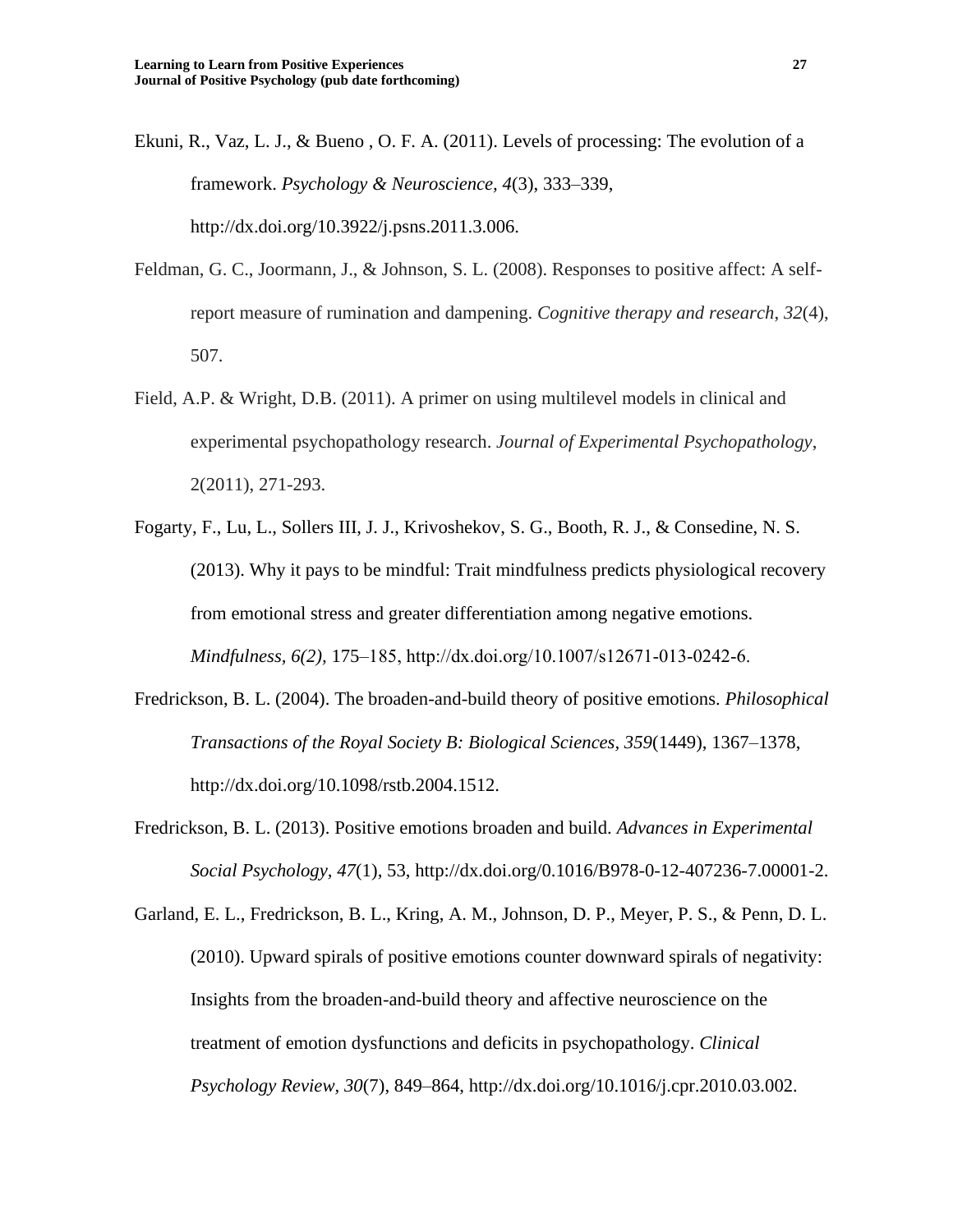- Hamann, S. B., Ely, T. D., Grafton, S. T., & Kilts, C. D. (1999). Amygdala activity related to enhanced memory for pleasant and aversive stimuli. *Nature Neuroscience, 2*(3), 289–293, http://dx.doi.org/10.1038/6404.
- Hanson, R. (2013). *Hardwiring happiness: The new brain science of contentment, calm, and confidence*. New York: Harmony.
- Harkness, K. L., Hayden, E. P., & Lopez-Duran, N. L. (2015). Stress sensitivity and stress sensitization in psychopathology: An introduction to the special section. *Journal of Abnormal Psychology, 124*(1), 1–3, http://dx.doi.org/10.1037/abn0000041.
- Harley, C. W. (2007). Norepinephrine and the dentate gyrus. *Progress in Brain Research, 163*, 299–318, http://dx.doi.org/10.1016/S0079-6123(07)63018-0.
- Harvey, A., G, Lee, J., Williams, J., Hollon, S. D., Walker, M. P., Thompson, M. A., et al. (2014). Improving outcome of psychosocial treatments by enhancing memory and learning. *Perspectives on Psychological Science, 9*(2), 161–179, http://dx.doi.org/10.1177/1745691614521781.
- Hirsh, J. B., DeYoung, C. G., & Peterson, J. B. (2009). Metatraits of the Big Five differentially predict engagement and restraint of behavior. *Journal of Personality, 77*(4), 1085–1102, http://dx.doi.org/10.1111/j.1467-6494.2009.00575.x.
- Hofmann, S. G., Grossman, P., & Hinton, D. E. (2011). Loving-kindness and compassion meditation: Potential for psychological interventions. *Clinical Psychology Review, 31*(7), 1126–1132, http://dx.doi.org/10.1016/j.cpr.2011.07.003.
- Jacob, J., & de Guzman, R. G. (2016). Effectiveness of taking in the good basedbibliotherapy intervention program among depressed Filipino female adolescents.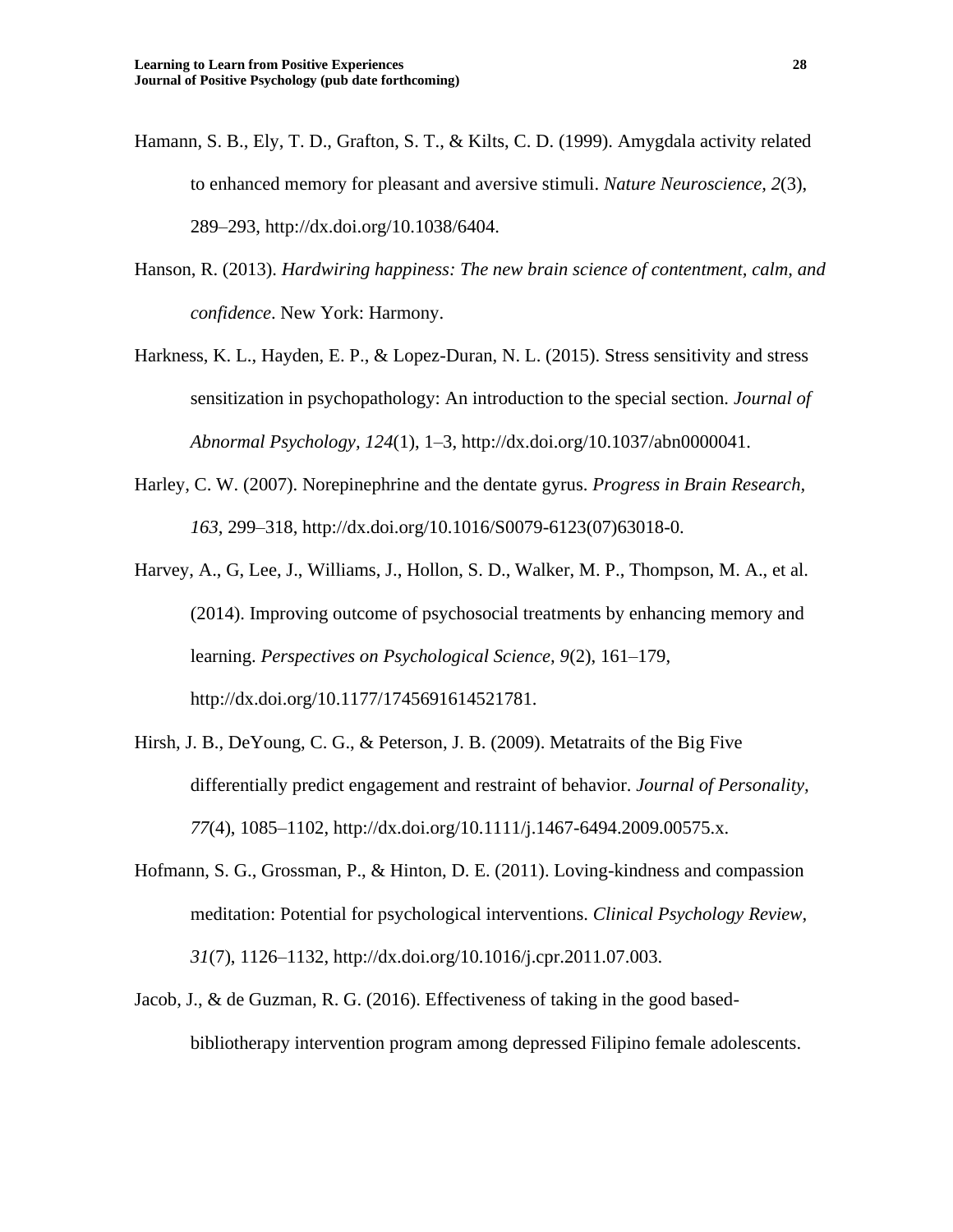*Asian Journal of Psychiatry, 23*, 99–107,

http://dx.doi.org/10.1016/j.ajp.2016.07.011.

- Johnsen, T. J., & Friborg, O. (2015). The effects of cognitive behavioral therapy as an antidepressive treatment is falling: A meta-analysis. *Psychological Bulletin, 141*(4), 747–768, http://dx.doi.org/10.1037/bul0000015.
- Josselyn, S. A., Köhler, S., & Frankland, P. W. (2015). Finding the engram. *Nature Reviews Neuroscience, 16*(9), 521–534, http://dx.doi.org/10.1038/nrn4000.
- Kerner, E. A., & Fitzpatrick, M. R. (2007). Integrating writing into psychotherapy practice: A matrix of change processes and structural dimensions. *Psychotherapy: Theory, Research, Practice, Training, 44*(3), 333–346, http://dx.doi.org/10.1037/0033- 3204.44.3.333.
- Killingsworth, M. A., & Gilbert, D. T. (2010). A wandering mind is an unhappy mind. *Science, 330*(6006), 932, http://dx.doi.org/10.1126/science.1192439.
- Kim, S. H., & Hamann, S. (2007). Neural correlates of positive and negative emotion regulation. *Journal of Cognitive Neuroscience, 19*(5), 776–798, http://dx.doi.org/10.1162/jocn.2007.19.5.776.
- LaBar, K. S., & Phelps, E. A. (1998). Arousal-mediated memory consolidation: Role of the medial temporal lobe in humans. *Psychological Science, 9*(6), 490–493, http://dx.doi.org/10.1111/1467-9280.00090.
- Lambert, M. J., & Ogles, B. M. (2004). The efficacy and effectiveness of psychotherapy. In M. J. Lambert (Ed.), *Bergin and Garfield's handbook of psychotherapy and behavior change* (pp. 139–193). New York: Wiley.

Langer, E. J. (2016). *The power of mindful learning*. Hachette.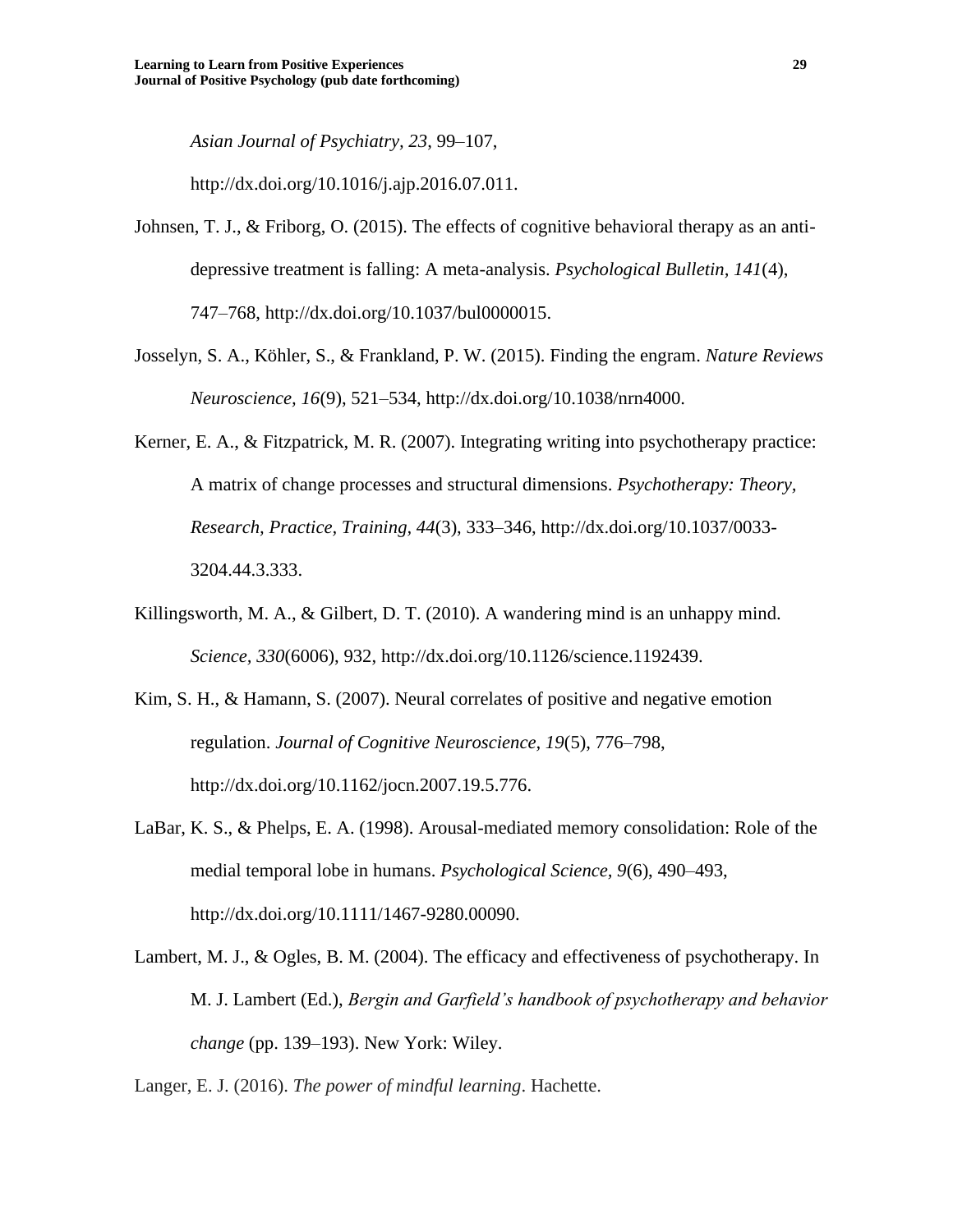- Lee, T. H., Greening, S. G., & Mather, M. (2015). Encoding of goal-relevant stimuli is strengthened by emotional arousal in memory. *Frontiers in Psychology, 6*, 1173, http://dx.doi.org/10.3389/fpsyg.2015.01173.
- Li, M. J., Liu, L. Y., Chen, L., Cai, J., Wan, Y., & Xing, G. G. (2017). Chronic stress exacerbates neuropathic pain via the integration of stress-affect–related information with nociceptive information in the central nucleus of the amygdala. *Pain, 158*(4), 717–739, http://dx.doi.org/10.1097/j.pain.0000000000000827.
- Lisman, J. E., & Grace, A. A. (2005). The hippocampal-VTA loop: Controlling the entry of information into long-term memory. *Neuron, 46*(5), 703–713, http://dx.doi.org/10.1016/j.neuron.2005.05.002.
- Lupien, S. J., Ouellet‐Morin, I., Hupbach, A., Tu, M. T., Buss, C., Walker, D., Pruessner, J, & McEwen, B.S.. (2015). Beyond the stress concept: Allostatic load—A developmental biological and cognitive perspective. In D. Cicchetti & D. Cohen (Eds.), *Developmental Psychopathology: Developmental Neuroscience*, 578–628. John Wiley & Sons, Inc., http://dx.doi.org/10.1002/9780470939390.ch14.
- Luthans, F., & Youssef-Morgan, C. M. (2017). Psychological capital: An evidence-based positive approach. *Annual Review of Organizational Psychology and Organizational Behavior, 4*, 339–366, http://dx.doi.org/10.1146/annurev-orgpsych-032516-113324.
- Lyubomirsky, S., & Lepper, H. S. (1999). A measure of subjective happiness: Preliminary reliability and construct validation. *Social indicators research*, *46*(2), 137-155.
- Madan, C. R. (2013). Toward a common theory for learning from reward, affect, and motivation: The SIMON framework. *Frontiers in Systems Neuroscience, 7*, 59, http://dx.doi.org/10.3389/fnsys.2013.00059.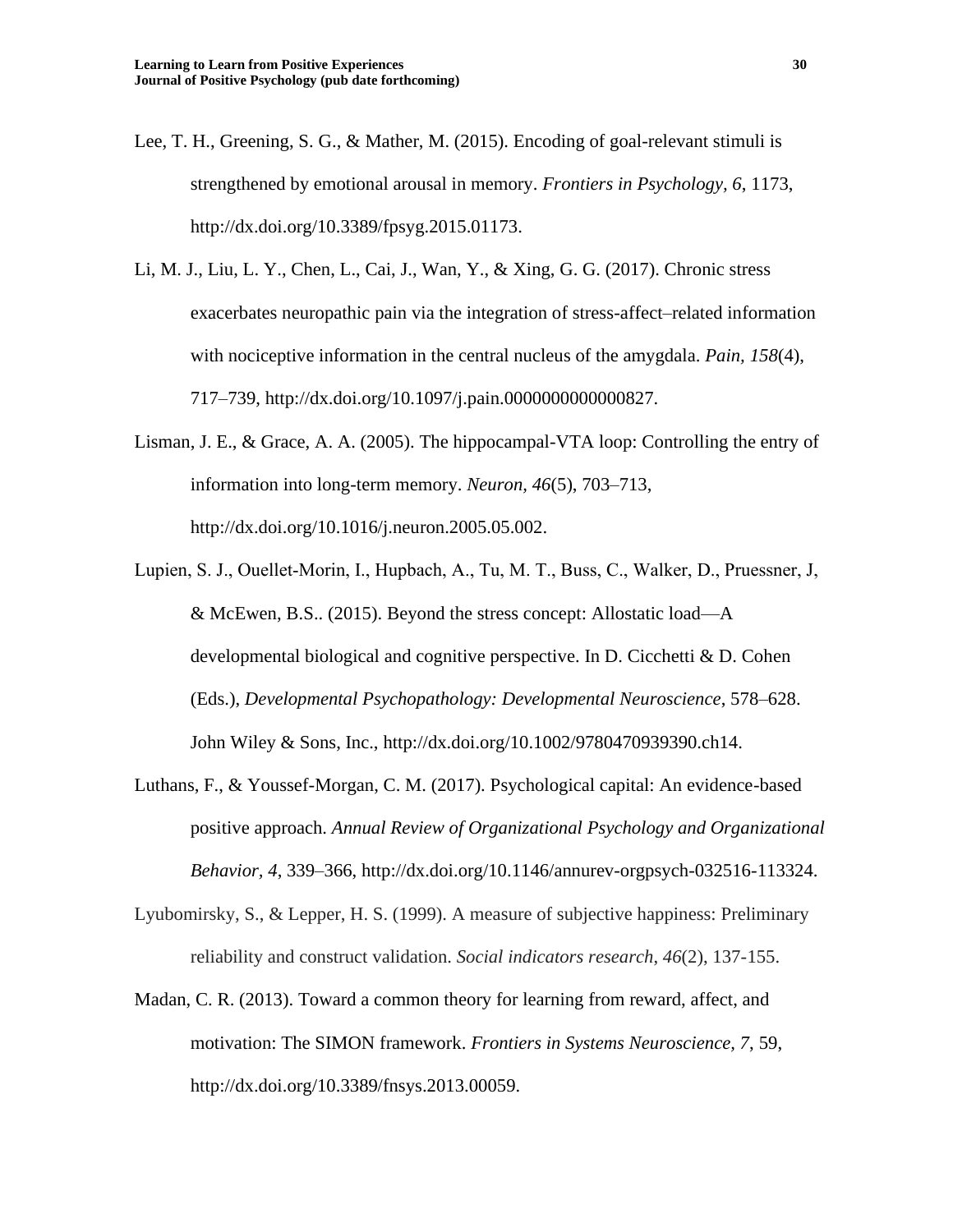- Martin, A. S., Harmell, A. L., & Mausbach, B. T. (2015). Positive psychological traits. In D. V. Jeste, & B. W. Palmer (Eds.), *Positive psychiatry: A clinical handbook* (pp. 19– 43). Arlington, VA: American Psychiatric Publishing.
- Matthews, G., Deary, I. J., & Whiteman, M. C. (2003). *Personality traits*. Cambridge: Cambridge University Press.
- McCullough, M. E., Emmons, R. A., & Tsang, J. A. (2002). The grateful disposition: a conceptual and empirical topography. *Journal of personality and social psychology*, *82*(1), 112-127, [https://doi.org/10.1037/0022-3514.82.1.112.](https://psycnet.apa.org/doi/10.1037/0022-3514.82.1.112)
- McDonald, R. J., & Hong, N. S. (2013). How does a specific learning and memory system in the mammalian brain gain control of behavior? *Hippocampus, 23*(1), 1084–1102, http://dx.doi.org/10.1002/hipo.22177.
- McGaugh, J. L. (2013). Making lasting memories: Remembering the significant. *Proceedings of the National Academy of Sciences, 110* (Supplement 2), 10402– 10407, http://dx.doi.org/10.1073/pnas.1301209110.
- McGaugh, J. L., & Roozendaal, B. (2009). Drug enhancement of memory consolidation: Historical perspective and neurobiological implications. *Psychopharmacology, 202*(1-3), 3–14, http://dx.doi.org/10.1007/s00213-008-1285-6.
- Murty, V. P., Ritchey, M., Adcock, R. A., & LaBar, K. S. (2010). fMRI studies of successful emotional memory encoding: A quantitative meta-analysis. *Neuropsychologia, 48*(12), 3459–3469, http://dx.doi.org/10.1016/j.neuropsychologia.2010.07.030.
- O'Brien, L. (2009). Learning outdoors: The Forest School approach. *Education 3–13, 37*(1), 45–60, http://dx.doi.org/10.1080/03004270802291798.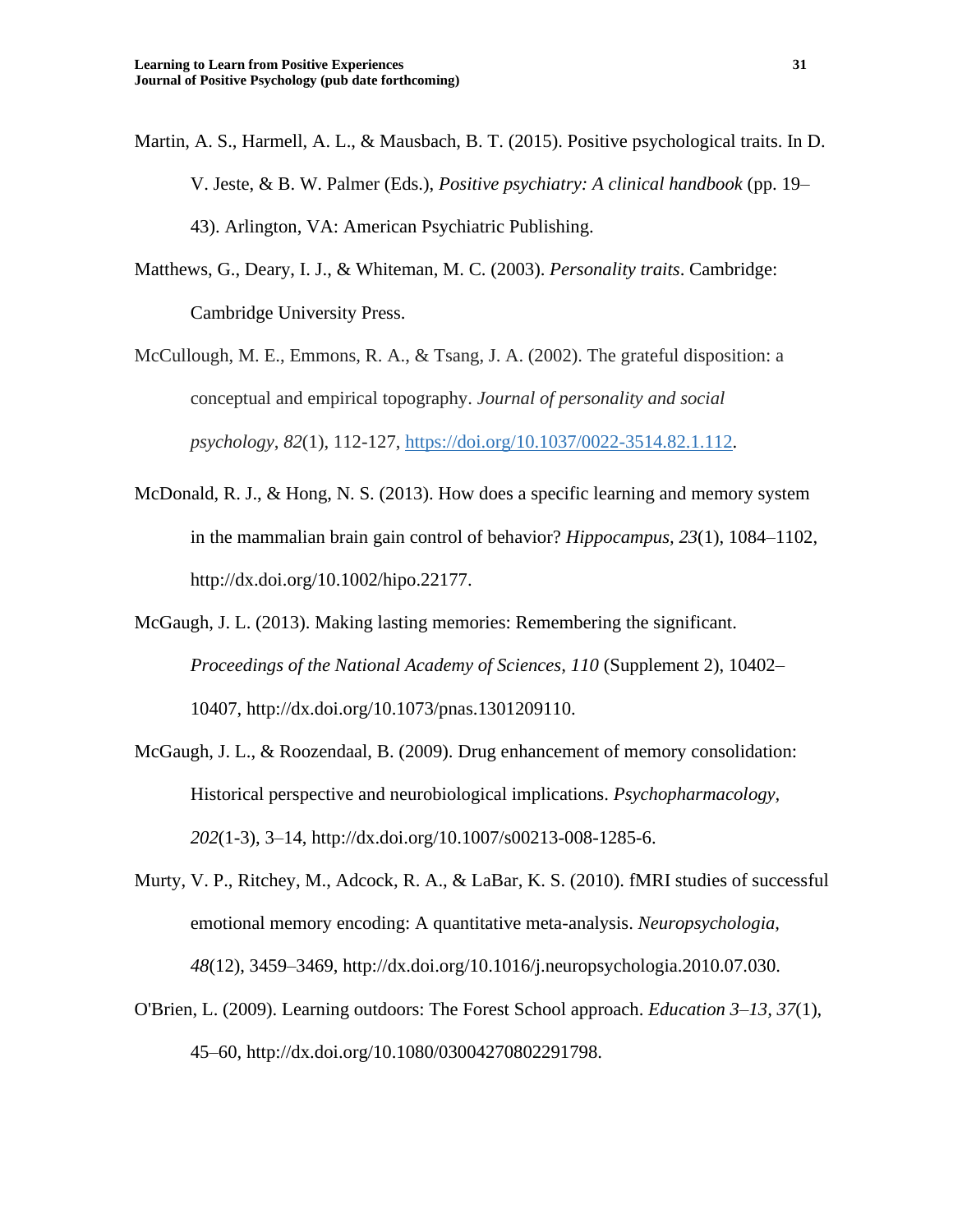- Okros, A. (2020). *Harnessing the potential of digital post-millennials in the future workplace*. Springer.
- Olney, J. J., Warlow, S. M., Naffziger, E. E., & Berridge, K. C. (2018). Current perspectives on incentive salience and applications to clinical disorders. *Current Opinion in Behavioral Sciences, 22*, 59–69, http://dx.doi.org/10.1016/j.cobeha.2018.01.007.
- Oyarzún, J. P., Packard, P. A., de Diego-Balaguer, R., & Fuentemilla, L. (2016). Motivated encoding selectively promotes memory for future inconsequential semanticallyrelated events. *Neurobiology of Learning and Memory, 133*, 1–6, http://dx.doi.org/10.1016/j.nlm.2016.05.005.
- Pais-Vieira, C., Wing, E. A., & Cabeza, R. (2016). The influence of self-awareness on emotional memory formation: An fMRI study. *Social Cognitive and Affective Neuroscience, 11*(4), 580–592, http://dx.doi.org/10.1093/scan/nsv141.
- Park, N., Peterson, C., & Seligman, M. E. (2004). Strengths of character and well-being. *Journal of Social and Clinical Psychology, 23*(5), 603–619, http://dx.doi.org/10.1521/jscp.23.5.603.50748.
- Peterson, C., & Seligman, M. E. (2004). *Character strengths and virtues: A handbook and classification* (Vol. 1). Oxford: Oxford University Press.
- Pluess, M., & Belsky, J. (2013). Vantage sensitivity: Individual differences in response to positive experiences. *Psychological Bulletin, 139*(4), 901–916, http://dx.doi.org/10.1037/a0030196.
- Porges, S. W. (2011). *The polyvagal theory: neurophysiological foundations of emotions, attachment, communication, and self-regulation (Norton Series on Interpersonal Neurobiology)*. WW Norton & Company.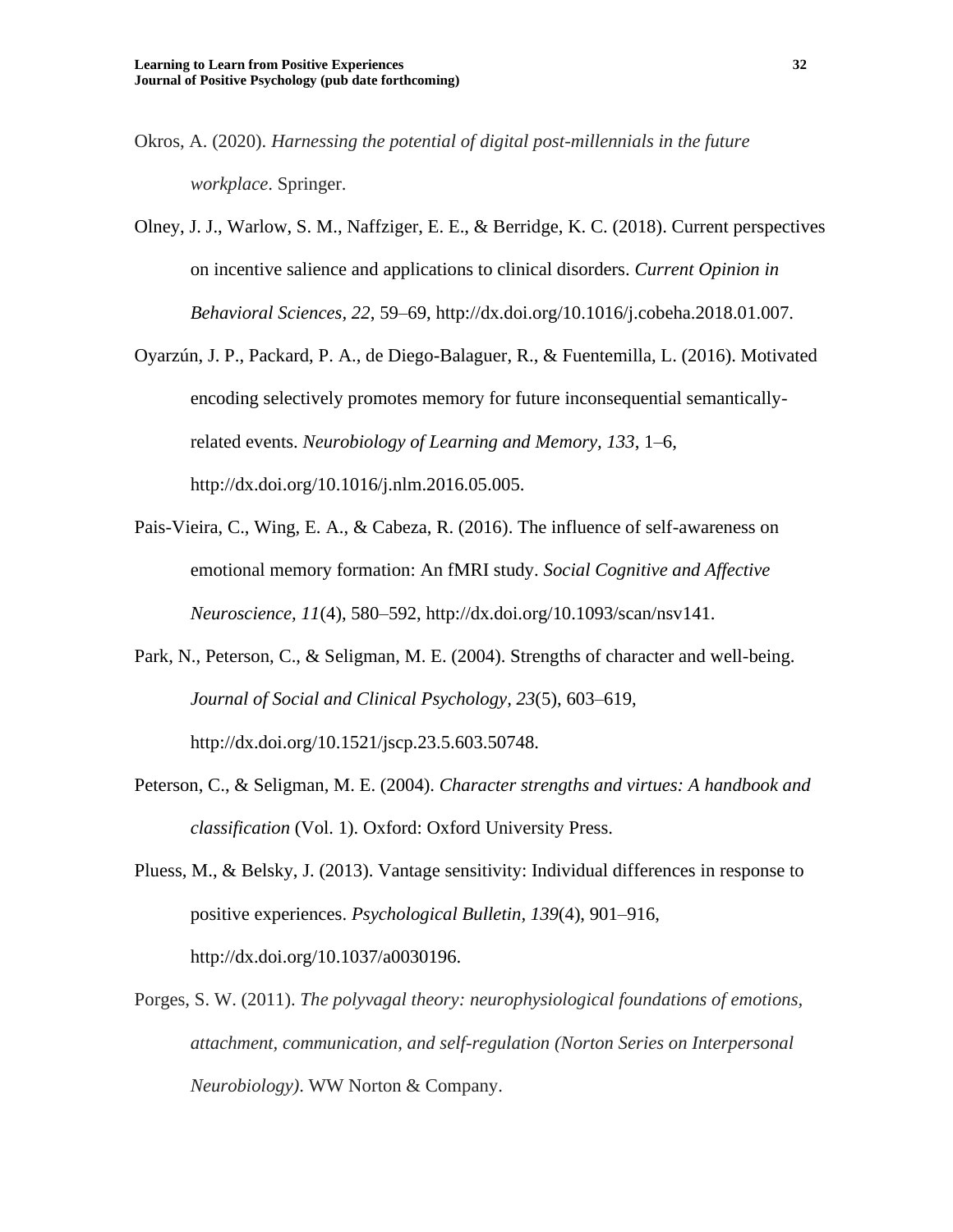- Quoidbach, J., Mikolajczak, M., & Gross, J. J. (2015). Positive interventions: An emotion regulation perspective. *Psychological Bulletin, 141*(3), 655–693, http://dx.doi.org/10.1037/a0038648.
- Raes, F., Pommier, E., Neff, K. D., & Van Gucht, D. (2011). Construction and factorial validation of a short form of the self‐compassion scale. *Clinical psychology & psychotherapy*, *18*(3), 250-255.
- Rajbhandari, A. K., Baldo, B. A., & Bakshi, V. P. (2015). Predator stress-induced CRF release causes enduring sensitization of basolateral amygdala norepinephrine systems that promote PTSD-like startle abnormalities. *Journal of Neuroscience, 35*(42), 14270–14285, http://dx.doi.org/10.1523/JNEUROSCI.5080-14.2015.
- Ranganath, C., Cohen, M. X., & Brozinsky, C. J. (2005). Working memory maintenance contributes to long-term memory formation: Neural and behavioral evidence. *Journal of Cognitive Neuroscience, 17*(7), 994–1010,

http://dx.doi.org/10.1162/0898929054475118.

- Reed, A. E., Chan, L., & Mikels, J. A. (2014). Meta-analysis of the age-related positivity effect: Age differences in preferences for positive over negative information. *Psychology and Aging, 29*(1), 1–15, http://dx.doi.org/10.1037/a0035194.
- Roberts, B. W., Walton, K. E., & Viechtbauer, W. (2006). Patterns of mean-level change in personality traits across the life course: A meta-analysis of longitudinal studies. *Psychological Bulletin, 132*(1), 1–25, http://dx.doi.org/10.1037/0033-2909.132.1.1.
- Rosenberg, M. (1965). Rosenberg self-esteem scale (RSE). *Acceptance and commitment therapy. Measures package*, *61*(52), 18.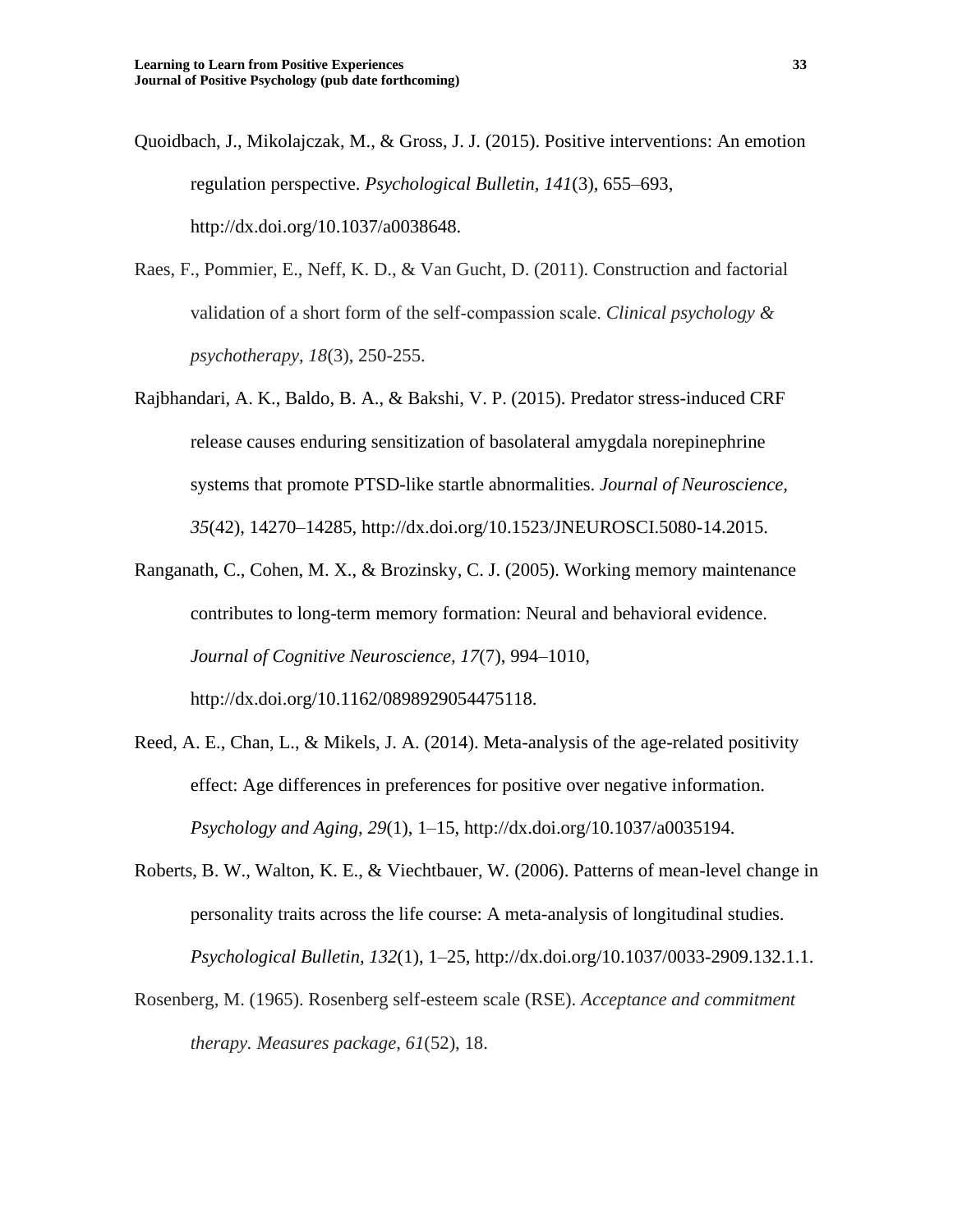Rozin, P., & Royzman, E. B. (2001). Negativity bias, negativity dominance, and contagion. *Personality and Social Psychological Review, 5*(4), 296–320, http://dx.doi.org/10.1207/S15327957PSPR0504\_2.

- Sara, S. J. (2009). The locus coeruleus and noradrenergic modulation of cognition. *Nature Reviews Neuroscience, 10*(3), 211–223, http://dx.doi.org/10.1038/nrn2573.
- Sara, S. J., & Segal, M. (1991). Plasticity of sensory responses of locus coeruleus neurons in the behaving rat: Implications for cognition. *Progress in Brain Research, 88*, 571– 585, http://dx.doi.org/10.1016/S0079-6123(08)63835-2.
- Shapiro, S. L., Brown, K. W., Thoresen, C., & Plante, T. G. (2011). The moderation of mindfulness-based stress reduction effects by trait mindfulness: Results from a randomized controlled trial. *Journal of Clinical Psychology, 67*(3), 267–277, http://dx.doi.org/10.1002/jclp.20761.
- Shiota, M. N., Keltner, D., & John, O. P. (2006). Positive emotion dispositions differentially associated with Big Five personality and attachment style. *The journal of positive psychology*, *1*(2), 61-71.
- Sin, N. L., & Lyubomirsky, S. (2009). Enhancing well‐being and alleviating depressive symptoms with positive psychology interventions: A practice-friendly meta-analysis. *Journal of Clinical Psychology, 65*(5), 467–487, http://dx.doi.org/10.1002/jclp.20593.
- Skinner, E. A., & Zimmer-Gembeck, M. J. (2007). The development of coping. *Annual Review of Psychology, 58*, 119–144, http://dx.doi.org/10.1146/annurev.psych.58.110405.085705.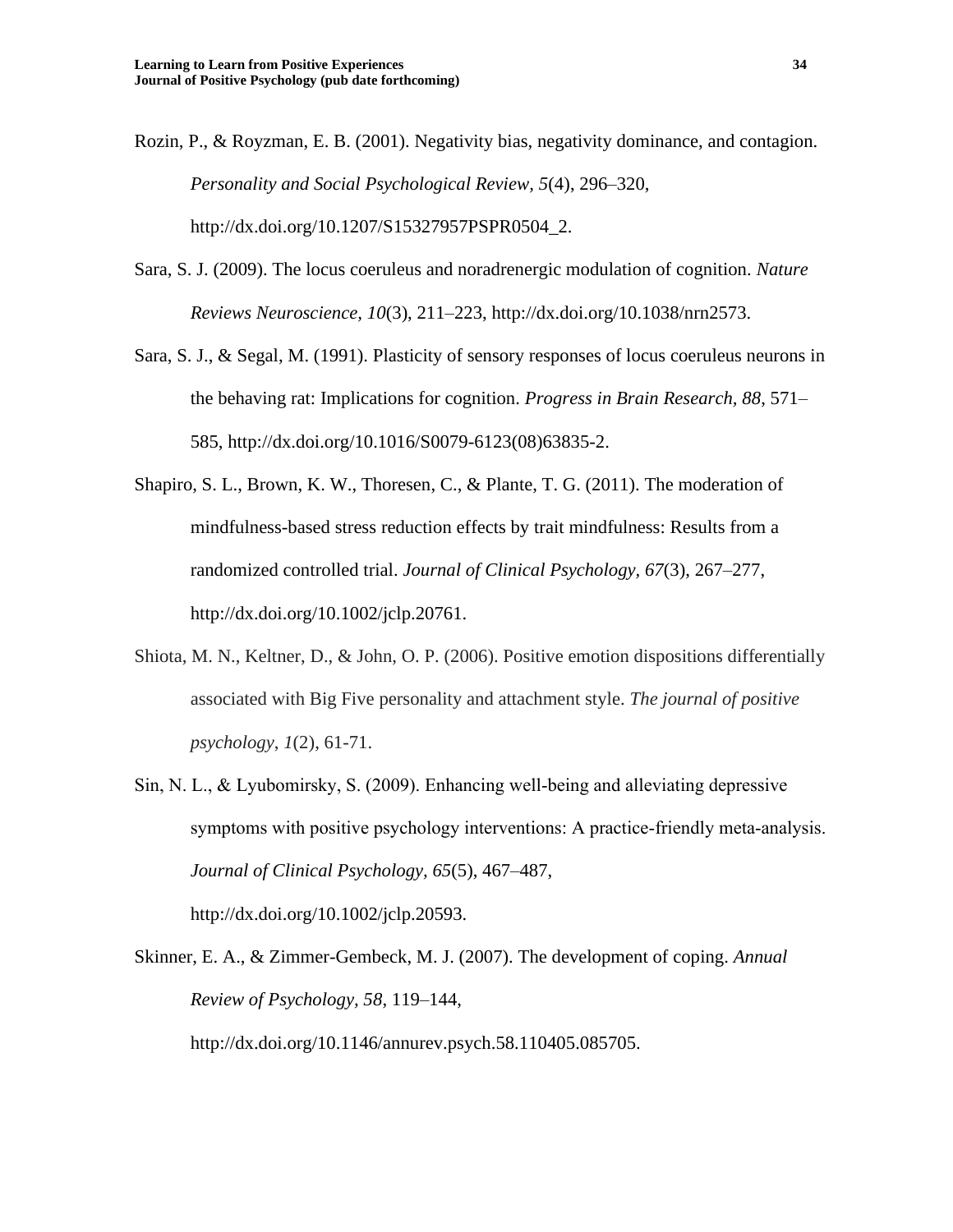- Smith, R. M. (1990). *Learning to learn across the life span*. Jossey-Bass, Inc., Publishers, 350 Sansome Street, San Francisco, CA 94104.
- Spaapen, D. L., Waters, F., Brummer, L., Stopa, L., & Bucks, R. S. (2014). The emotion regulation questionnaire: validation of the ERQ-9 in two community samples. *Psychological Assessment*, *26*(1), 46.
- Steer, R. A., Ranieri, W. F., Beck, A. T., & Clark, D. A. (1993). Further evidence for the validity of the Beck Anxiety Inventory with psychiatric outpatients. *Journal of anxiety disorders*, *7*(3), 195-205.
- Takeuchi, T., Duszkiewicz, A. J., & Morris, R. G. M. (2014). The synaptic plasticity and memory hypothesis: Encoding, storage and persistence. *Philosophical Transactions of the Royal Society B, 369*(1633), 1–14, [https://doi.org/10.1098/rstb.2013.0288.](https://doi.org/10.1098/rstb.2013.0288)
- Talmi, D. (2013). Enhanced emotional memory: Cognitive and neural mechanisms. *Current Directions in Psychological Science, 22*(6), 430–436, http://dx.doi.org/10.1177/0963721413498893.
- van Elzakker, M., Fevurly, R. D., Breindel, T., & Spencer, R. L. (2008). Environmental novelty is associated with a selective increase in Fos expression in the output elements of the hippocampal formation and the perirhinal cortex. *Learning and Memory, 15*(2), 889–908, http://dx.doi.org/10.1101/lm.1196508.
- Walker, W. R., Skowronski, J. J., & Thompson, C. P. (2003). Life is pleasant—and memory helps to keep it that way! *Review of General Psychology, 7*(2), 203–210, http://dx.doi.org/10.1037/1089-2680.7.2.203.